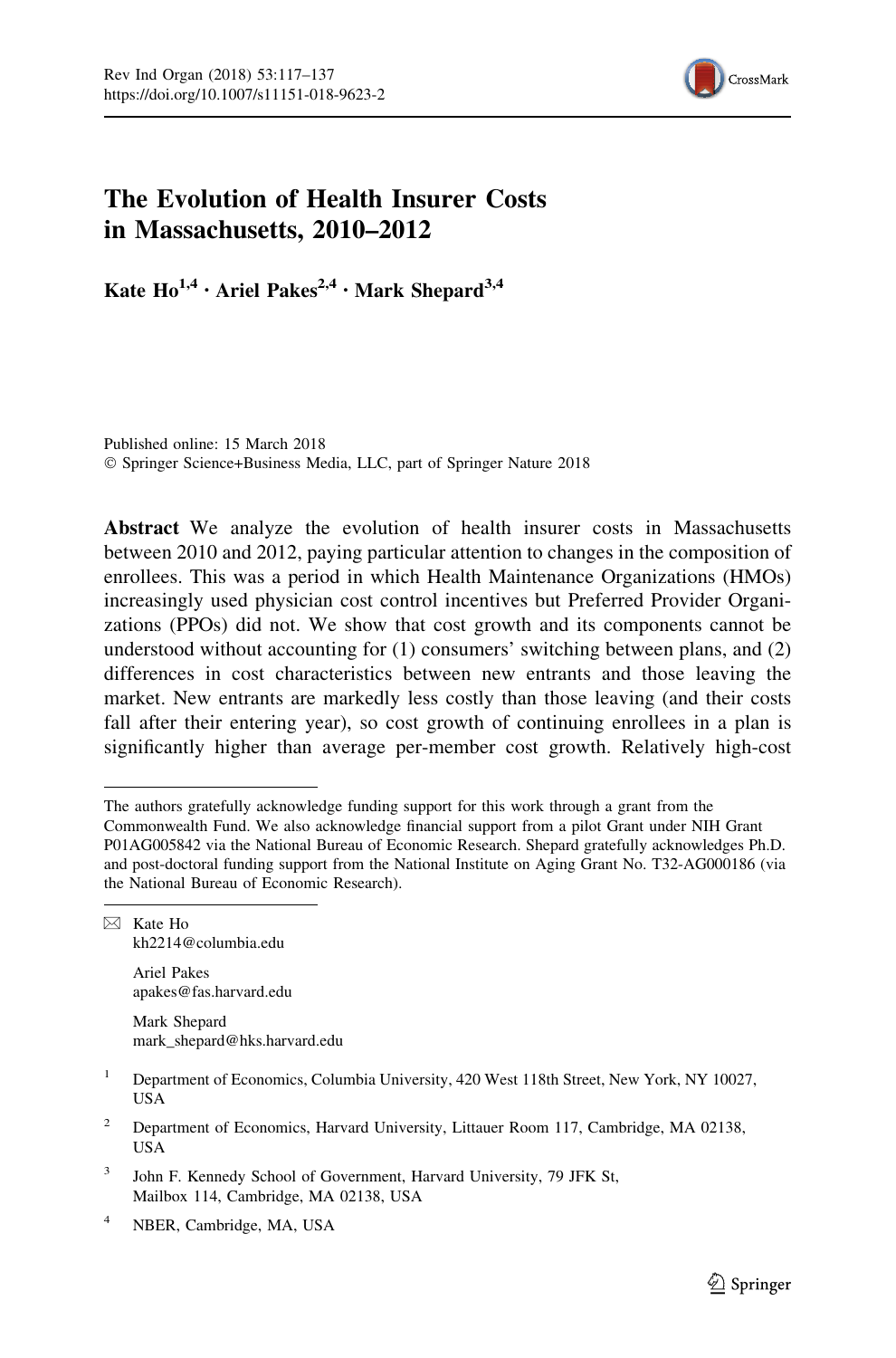HMO members switch to PPOs while low-cost PPO members switch to HMOs, so the impact of cost control incentives on HMO costs is likely different from their impact on market-wide insurer costs.

Keywords Health care spending - Health insurance - Medical costs

# 1 Introduction

We examine the factors that lead to changes in the medical costs of commercial insurers in Massachusetts between 2010 and 2012. We focus on the impact on costs of compositional changes in the population of enrollees.

The path of medical care costs in Massachusetts has been a topic of substantial policy interest since the Coakley Reports [\(2010](#page-20-0), [2011,](#page-20-0) [2013\)](#page-20-0) documented high price dispersion across hospitals. Some hospitals were paid prices that were twice as high as others for particular procedures. The state passed a major cost-containment law in 2012 that encouraged payment and delivery reforms with the goal of slowing cost growth below a target of the GDP growth rate.

In the wake of this reform, measuring cost growth has received increased attention, with state agencies issuing regular reports on cost trends: overall, and by insurer and market segment. The state also tracks insurers' adoption of non-fee-forservice, "global" payment mechanisms that share risk with providers to encourage cost reductions—similar to the ''shared savings'' arrangements that are used by Accountable Care Organizations (ACOs). The use of global payments by major insurers in Massachusetts more than doubled between 2009 and 2012, and evidence has been presented that they have reduced costs in at least one insurer (Song et al. [2012,](#page-20-0) [2014](#page-20-0)). This issue is also of national interest due to the similarity of these payment arrangements to the shared savings programs that are used by ACOs.

We use the Massachusetts All-Payer Claims Database (APCD) to analyze the evolution of health care costs from 2010 to 2012. We focus on tracking changes in average costs per member per month in the three largest commercial insurers, which together cover 78% of the state's commercial insurance market. We summarize cost increases for this population—both overall, and by plan—and then consider the possible determinants of these changes.

The results highlight the importance of accounting for changes in the composition of enrollees across years when analyzing the factors that lead to cost trends in the market as a whole and differences in trends across plans. Unlike in many other industries, costs in health care are determined by the interaction of the health care system with the types of consumers in the market: e.g., with respect to their health needs and illness severity. When sicker consumers differentially leave the market or switch into certain plans, this affects the analysis of cost trends and the comparison of those trends across plans.

For example, for the HMO plans of Blue Cross Blue Shield of Massachusetts (henceforth referred to as Blue Cross)—the largest insurer in our data—real costs per member per month fell by \$3.73 between 2011 and 2012. In contrast, the costs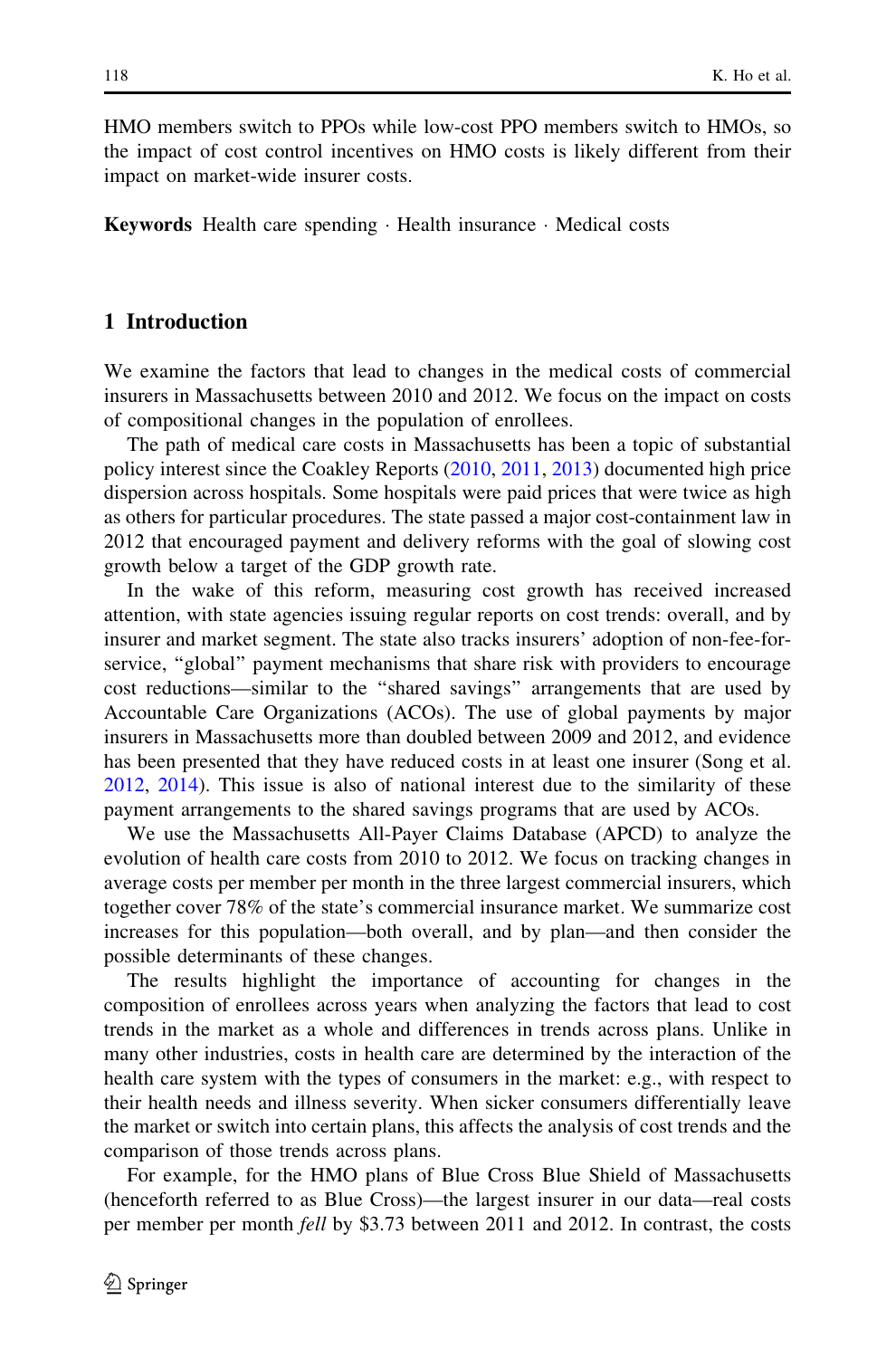of Blue Cross HMO customers who stayed in the plan over the period increased by \$16.45. The \$20 difference represents a 6% point increase in measured cost growth (as a share of Blue Cross's average costs in 2011). This example illustrates a finding that emerges consistently in our data across insurers, plans, and years. Cost growth for stayers is much higher than for the full population, and this difference persists after controlling for observable changes in age, gender, and severity of diagnoses.

At one level, the importance of accounting for sample composition in analyzing costs is obvious. There is a long tradition in health insurance of studying ''adverse selection'': the propensity of certain plans to attract consumers with attributes that make those consumers more costly (see Breyer et al. [\(2011](#page-20-0)) for a review). There is also widespread awareness that population aging will lead to health care cost growth. The most sophisticated methodologies allow a portion of cost changes to arise from changes in observable severity measures: notably, age and disease prevalence (e.g., Dunn et al. [2017\)](#page-20-0). There is another literature that focuses on decomposing cost growth into changes in the prices versus quantities of medical services.<sup>1</sup> However none of these literatures have integrated the impact of compositional change into their analysis of the factors that lead to health care cost growth.

Our main analysis is based on a risk-adjusted decomposition of cost growth for enrollees in the state's top three commercial health insurers' plans. $<sup>2</sup>$  The</sup> decomposition accounts for the fact that costs can increase either because of changes in the observable characteristics of the population—e.g., getting older or sicker—or because of cost increases for a given age and sickness level. We present a formal decomposition of cost changes into: (1) changes in the age-gender composition of the population, (2) changes in detailed measures of the population's severity of diagnoses (conditional on age and gender), and (3) changes in costs for a given age-gender-severity group.

We first perform this decomposition for the actual enrollees in each insurer-plan type for each year from 2010 to 2012. We distinguish between Health Maintenance Organization (HMO)-type plans and Preferred Provider Organization (PPO)-type plans: we note that insurers used global or ''alternative'' payment arrangements almost exclusively in their HMO-type plans.<sup>3</sup> Our method is similar to those used in past papers that decompose cost growth, though it does not attempt to distinguish between cost changes that are due to changes in prices versus quantities of services. While we use a rich set of controls for illness severity and demographics, the method cannot directly account for changes in unobserved severity. Thus, our initial

<sup>&</sup>lt;sup>1</sup> See, e.g., Bundorf et al. [\(2009](#page-20-0)), Aizcorbe and Nestoriak [\(2011](#page-20-0)), Herrera et al. ([2013\)](#page-20-0) and Dunn et al. ([2017\)](#page-20-0). There is also significant attention in this literature to whether improvements in health care quality might bias measures of prices: see e.g., Cutler et al. [\(1998](#page-20-0), [2001\)](#page-20-0).

 $2$  As we describe in Sect. 2, we limit the sample to enrollees in the "big three" insurers—Blue Cross, Harvard Pilgrim, and Tufts—for data quality reasons. These three insurers cover more than three-fourths of commercial enrollees.

<sup>&</sup>lt;sup>3</sup> Alternative payments technically encompass a broader set of non-fee-for-service payment mechanisms, including limited budgets and bundled payments for episodes of care. However, in practice, global payments comprised 97% of alternative payment schemes in Massachusetts. We therefore use these terms interchangeably.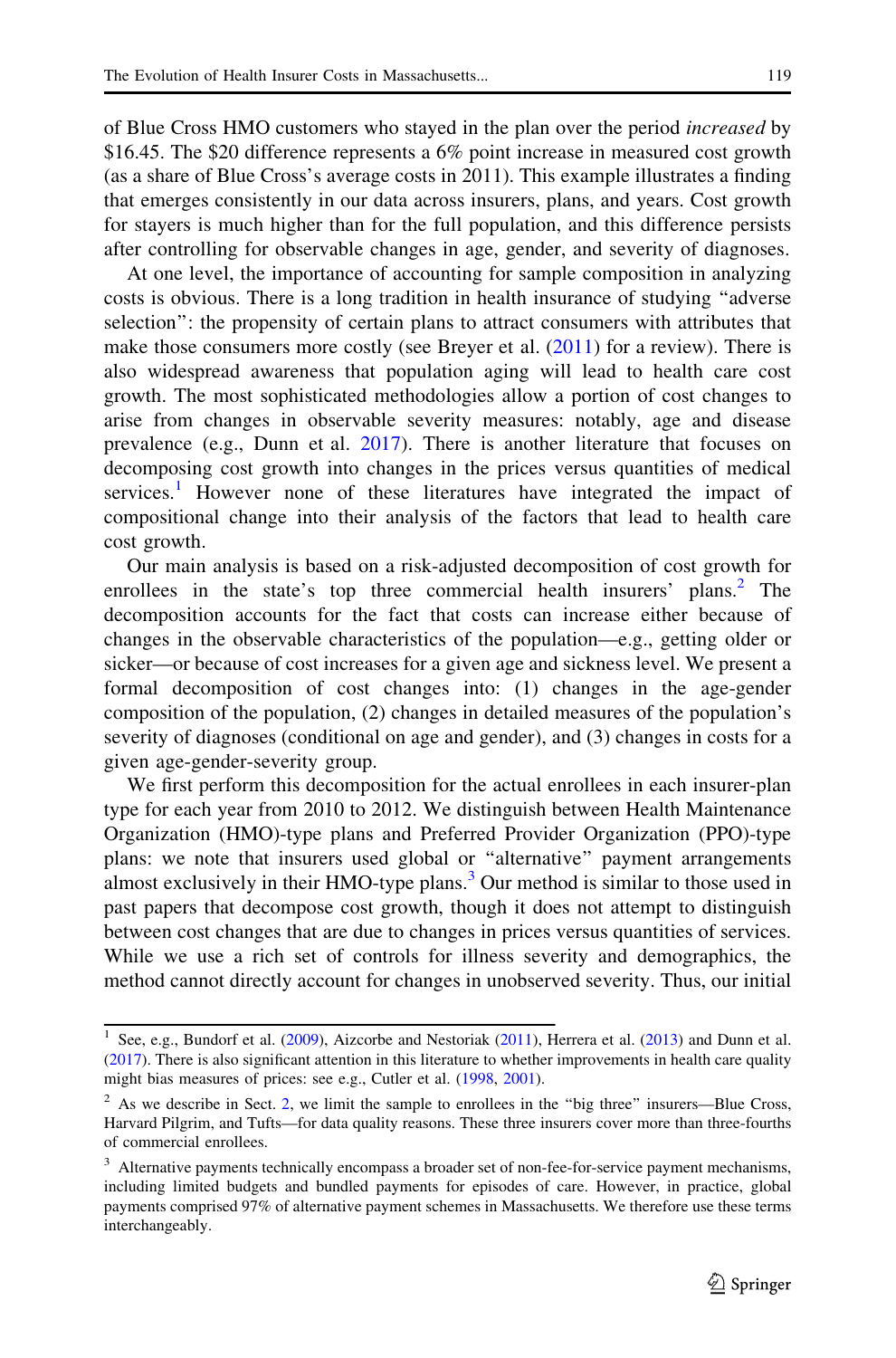decomposition—like the standard methods in the literature—can be affected by changes in sample composition related to unobserved severity. For example, if consumers who switch out of HMOs and into PPOs are relatively sick in a way that our observables do not control for, a cost decomposition that does not control for compositional changes will generate a cost growth for the HMO that is lower than the actual cost growth for consumers who remained with the HMO in both years, and cost growth for the PPO that is higher than the actual cost growth for those who were in the PPO in both years.

This paper does not address causal issues such as the incentive to switch plans or the analysis of factors that lead to cost growth. Rather we focus on analyzing how the differences in costs—among ''stayers'' (those who remain in the data and do not switch plans between each pair of years), ''switchers'' (those who change plans between each pair of years), entrants into commercial insurance, and those who exit from commercial insurance—affect cost decompositions: in general, and by plan type. We find that compositional effects on overall cost growth are large. We also find an effect on the differences in cost growth across plans, though this effect is smaller. Our initial decomposition, which does not control for compositional changes, uses a relatively rich set of controls. We expect compositional effects to be even more notable in cost growth analysis that uses less detailed data.

Our initial decomposition finds several patterns. First, real health care costs per member-month are essentially flat over the 2-year period (after adjusting for inflation). After accounting for population aging and a small increase in severity, costs actually decline in most plans. We see differential trends across insurers and plans in this cost component. Blue Cross HMO and Tufts HMO—the plans with the greatest use of alternative payment arrangements—have negative cost growth, consistent with physicians' responding to cost-control incentives. HMOs have consistently slower (or more negative) cost growth than do the PPOs that are offered by the same insurers.

As noted the initial decomposition does not adequately control for differences in the costs of stayers, switchers, entrants and those who exit. Moreover we show that higher-cost enrollees are more likely to exit the sample of people who are covered by the top three commercial insurers: e.g., by aging onto Medicare. Costs for ''exiters'' in their final year in the sample are typically 40–50% higher than for stayers in the same plans, and this difference varies across plans. Further, while new enrollees into the sample are more expensive in their first year, their costs decline over time so that in their second year they are typically about 10% less expensive than stayers. In addition, we show that even among people remaining in the sample over time, plan switching has an important effect on costs across plans. Switching of low-cost enrollees into HMO plans—i.e., ''favorable selection'' into HMOs—helps reduce their cost growth, particularly for the HMOs that first introduce global payments.

We repeat the risk-adjusted cost growth decomposition for the sample of "stayers": enrollees who remain in the same plan between each pair of years.<sup>4</sup> We find much larger cost increases for this sample. This occurs partly because a fixed panel of people uniformly grows older over time—while the full population of

<sup>&</sup>lt;sup>4</sup> The stayer sample for 2011–2012 includes enrollees who enter in 2010.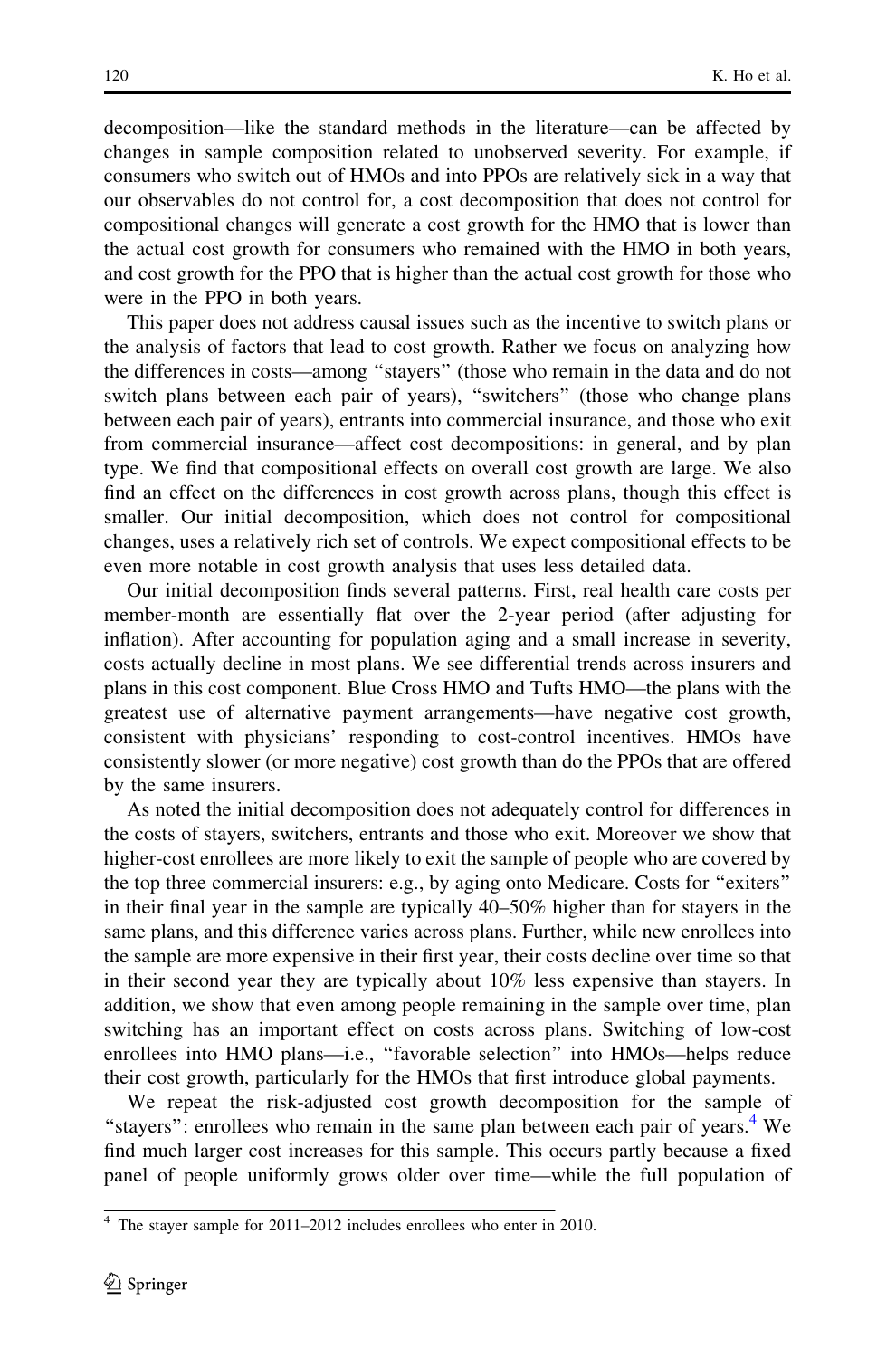<span id="page-4-0"></span>commercial enrollees continually loses its oldest members to Medicare. Even conditional on age and severity, however, cost growth is consistently positive for the stayer population. We still find that HMOs have slower cost growth than do PPOs that are offered by the same insurer, although the gap is narrower than in the full sample. Both switching and entry patterns make it clear that HMOs benefit from attracting lower-cost consumers over the period we study. The differences across HMOs are in line with prior research: Earlier adopters of global payments tend to have lower cost growth than do other HMOs.

Though we make no attempt to attach a causal interpretation to our results, they are important for other reasons: First, we point out the potential for changes in the composition of consumers to affect the measurement of health care cost growth particularly for market segments such as commercial insurance. Accurately measuring cost growth is important for assessing the impact of institutional change such as those instituted in Massachusetts and those due to the Affordable Care Act. Second, we contribute to the literature that studies the introduction of physician cost control incentives, and global payments in particular (e.g., Song et al. [2012,](#page-20-0) [2014](#page-20-0)). We provide evidence that HMOs that adopted global payments may have benefited from attracting lower-cost consumers disproportionately. Of course this may provide an additional incentive to adopt global payments, beyond any direct effect on costs for a fixed enrollee population, and be partially responsible for the diffusion of global payments. The analysis of these issues, however, is beyond the scope of this paper.

The paper proceeds as follows. Section 2 introduces the data, and Sect. [3](#page-6-0) summarizes overall cost trends. Section [4](#page-6-0) compares cost trends across plans with the use of several cost decompositions. The final section concludes.

## 2 Data

We use the Massachusetts All-Payer Claims Database (APCD) that is maintained by the state's Center for Health Information and Analysis (CHIA). This is the most comprehensive available dataset on statewide health care use; it contains enrollment and claims data from all private health insurers. We use APCD version 2.0, which contains data from 2009 to 2012. It is one of the first available datasets in a larger group of state-level APCDs (ongoing in over 30 states) that give researchers unparalleled ability to analyze system-wide health care costs—including among privately insured populations. The claims data include patient diagnoses, procedures, provider and insurer identifiers, and actual prices that were paid for all medical services rendered.

We focus our analysis on the commercially insured population, which excludes government-sponsored programs such as Medicare and Medicaid. We limit attention to primary insurance products and to medical spending (excluding pharmacy and dental claims). We exclude individuals who live outside of Massachusetts or a neighboring state (NH, CT or RI) and individuals who were observed for less than 2 months. We further limit the sample to include just the three largest insurers: Blue Cross Blue Shield of MA (Blue Cross), Harvard Pilgrim Health Care (Harvard Pilgrim), and Tufts Health Plan. Each of these offers both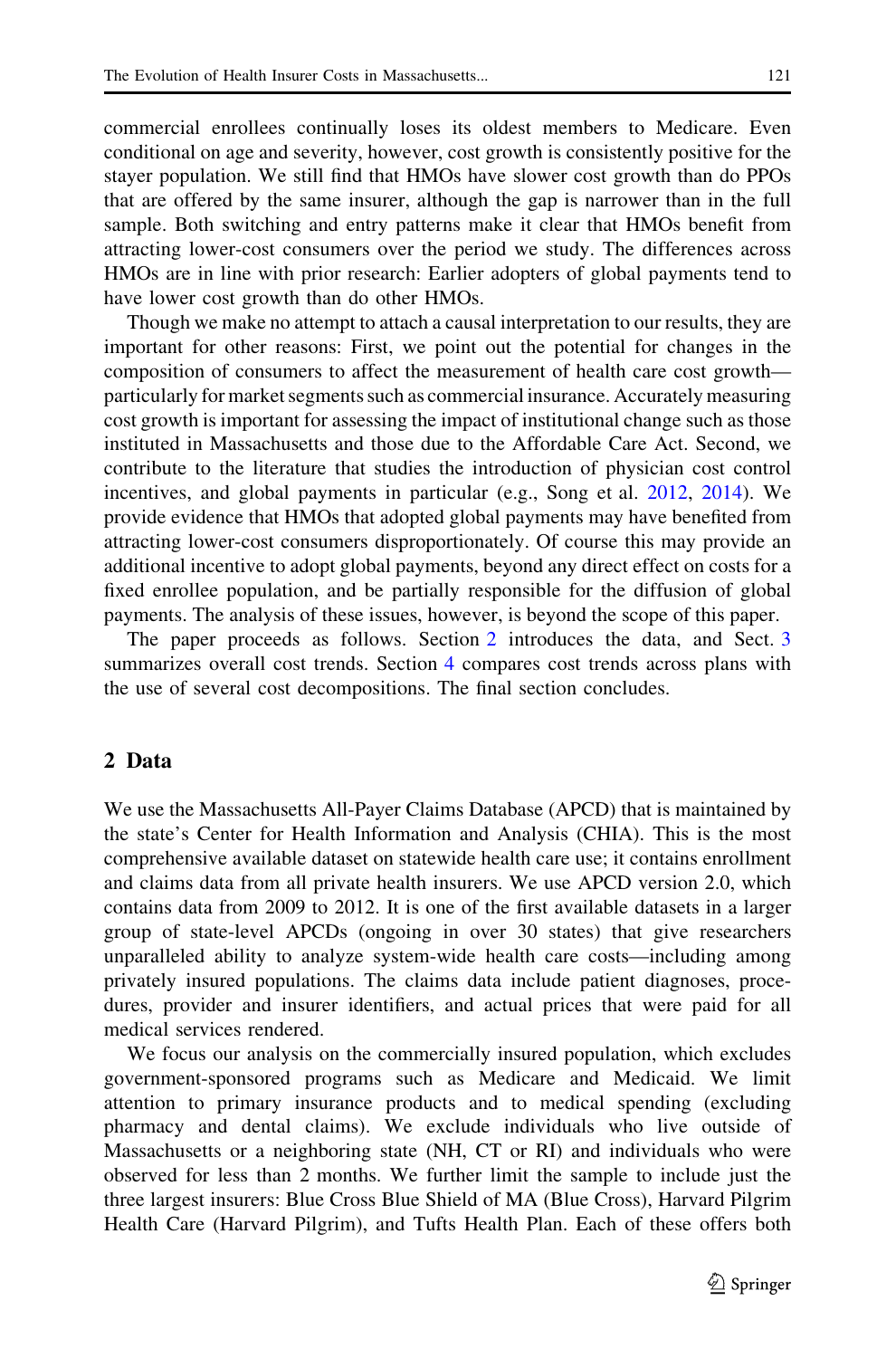| Sample            | Year | Members (000s) | Total spending PMPM (\$) | % Change PMPM spending |
|-------------------|------|----------------|--------------------------|------------------------|
| All insurers      | 2010 | 2726.5         | \$326.1                  |                        |
|                   | 2011 | 2649.5         | \$323.0                  | $-0.96%$               |
|                   | 2012 | 2581.9         | \$326.8                  | 1.16%                  |
| <b>Blue Cross</b> | 2010 | 1569.3         | \$329.0                  |                        |
|                   | 2011 | 1504.6         | \$326.5                  | $-0.73%$               |
|                   | 2012 | 1446.7         | \$324.1                  | $-0.75%$               |
| Harvard Pilgrim   | 2009 | 614.6          | \$329.5                  |                        |
|                   | 2010 | 646.8          | \$329.3                  | $-0.05\%$              |
|                   | 2011 | 643.4          | \$323.0                  | $-1.92\%$              |
|                   | 2012 | 645.7          | \$341.4                  | 5.70%                  |
| Tufts HP          | 2009 | 512.5          | \$303.9                  |                        |
|                   | 2010 | 510.4          | \$313.5                  | 3.16%                  |
|                   | 2011 | 501.5          | \$312.5                  | $-0.32%$               |
|                   | 2012 | 489.5          | \$315.4                  | 0.93%                  |

<span id="page-5-0"></span>Table 1 Enrollment and spending data, 2009–2012

Massachusetts All-Payer Claims Data, commercial insurers only, 2010–2012. Spending numbers are inflation-adjusted using into 2009 dollars using the CPI for New England states. ''Members'' is an average over months

HMO and PPO plans. Together, these three insurers constitute 78% of the commercial insurance market. The final dataset includes 2.7 million members per month in 2010 and then decreases somewhat over time (Table 1).

The primary variable considered in our analysis is insurers' medical cost per member-month, adjusted for inflation into 2009 dollars using the CPI for New England states. $5$  Our objective is to document and understand the sources of changes in this variable over time.

We construct two additional sets of variables as inputs into the decomposition of cost changes: The first set categorizes individuals into ''risk groups'' based on mutually exclusive combinations of age group, gender, and diagnosis severity. For age, we use 13 groupings  $(0-1, 2-24, 5$  year groups from 25 to 74, and 75+). We use the Johns Hopkins Adjusted Clinical Groups (ACG) risk-adjustment software to define severity groups. The software categorizes each enrollee into one of 93 ACG cells—intended to capture groups with similar expected spending—based on their demographics and diagnoses. Definitions of these groups are provided in Appendix Table [8.](#page-17-0)6

<sup>5</sup> Medical costs do not include prescription drug or dental costs, since not all plans cover these benefits. In cases where physicians are paid using alternative payment arrangements, our data contain the fee-forservice component of the payment rather than later reconciliations with respect to shared savings.

<sup>6</sup> The ACG grouper software begins by aggregating individual patient ICD-9 codes into 32 Aggregate Diagnosis Groups (ADGs) based on duration and severity of the condition, diagnostic certainty, types of health care services likely to be used, and the degree to which specialty care is likely to be required. See the Johns Hopkins ACG Software System Technical Reference Guide, Version 10.0, December [2011](#page-20-0). The software then uses a clearly defined algorithm to place individuals into 93 discrete ACG categories based on their assigned ADGs, age and gender. These categories are listed in the Appendix with their associated Resource Utilization Bands, which are assigned based on expected spending required for each category.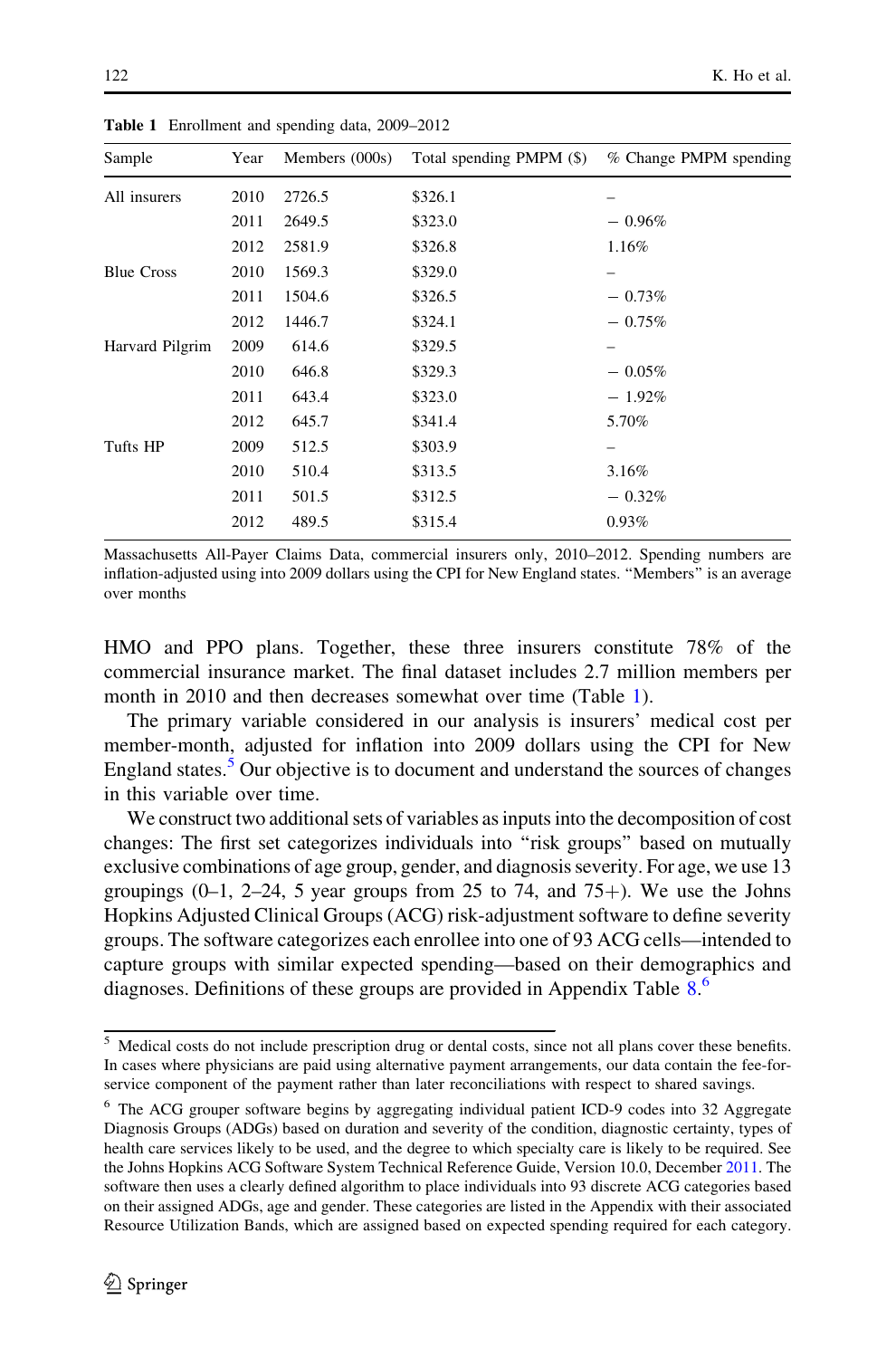<span id="page-6-0"></span>We use the concurrent year of claims to define the ACG for each enrollee-year since the use of prior years would require restricting the sample to those continuously enrolled. We then form risk groups that are defined as the 1140 unique combinations of age, gender, and ACG categories. To address issues with small cell sizes, we eliminate cells with fewer than 30 member-months in any year and assign these enrollees to residual risk groups that are defined only by age and gender. These residual groups include just 0.06% of member-months.

The second set of variables categorizes types of insurance plans. We focus on distinguishing between enrollees in Health Maintenance Organizations (HMOs) and similar contracts (Point of Service (POS) plans and Exclusive Provider Organizations (EPOs)) versus Preferred Provider Organizations (PPOs) and indemnity plans. (For the remainder of the paper, we refer to the first set of plan types collectively as ''HMOs'' and the second as ''PPOs.'') We address the problem that some consumers are enrolled in multiple products by assigning consumers to the plan in which they were enrolled for the majority of the months of a year (with ties assigned to PPOs). In our final sample, 71% of people are enrolled in HMOs, and 29% are enrolled in PPOs.

#### 3 Industry Cost Trends

We begin by assessing aggregate cost changes in Massachusetts over time. Table [1](#page-5-0) sets out, for each year 2010–2012, average spending (insurer plus patient contribution) per member per month, and the percent change in spending between years. We also provide data for 2009 for Harvard Pilgrim and Tufts; Blue Cross is excluded for this year because a data anomaly prevented the linking of its claims and enrollment file for a subset of its members. The number of enrollees in the full sample declined from 2.7 million to 2.6 million over the 3 years that we consider probably due in part to an aging population shifting onto Medicare. Average inflation-adjusted spending per member per month increased by about 0.1% per year from 2010 to 2012.

These figures differ from those published in a 2014 report by CHIA and Massachusetts' Health Policy Commission (CHIA [2014\)](#page-20-0). That report considered the three largest commercial insurers and documented a 2.9% annual growth in medical claims-based spending. However, we adjust for inflation, while they report nominal dollar increases. This distinction explains almost the entire difference between these figures. We conclude that the growth rate in inflation-adjusted per member per month spending was a little less than the growth in the growth of U.S. real GDP per capita during this period (which was about 1.4%), and so quite low by historical standards.

#### 4 Cost Decompositions

The cost growth rates in Table [1](#page-5-0) differ across insurers. For example, Blue Cross costs fell in both years between 2010 and 2012 (by just under 1% in each year), while Harvard Pilgrim's costs fell by around 2% between 2009 and 2011 but rose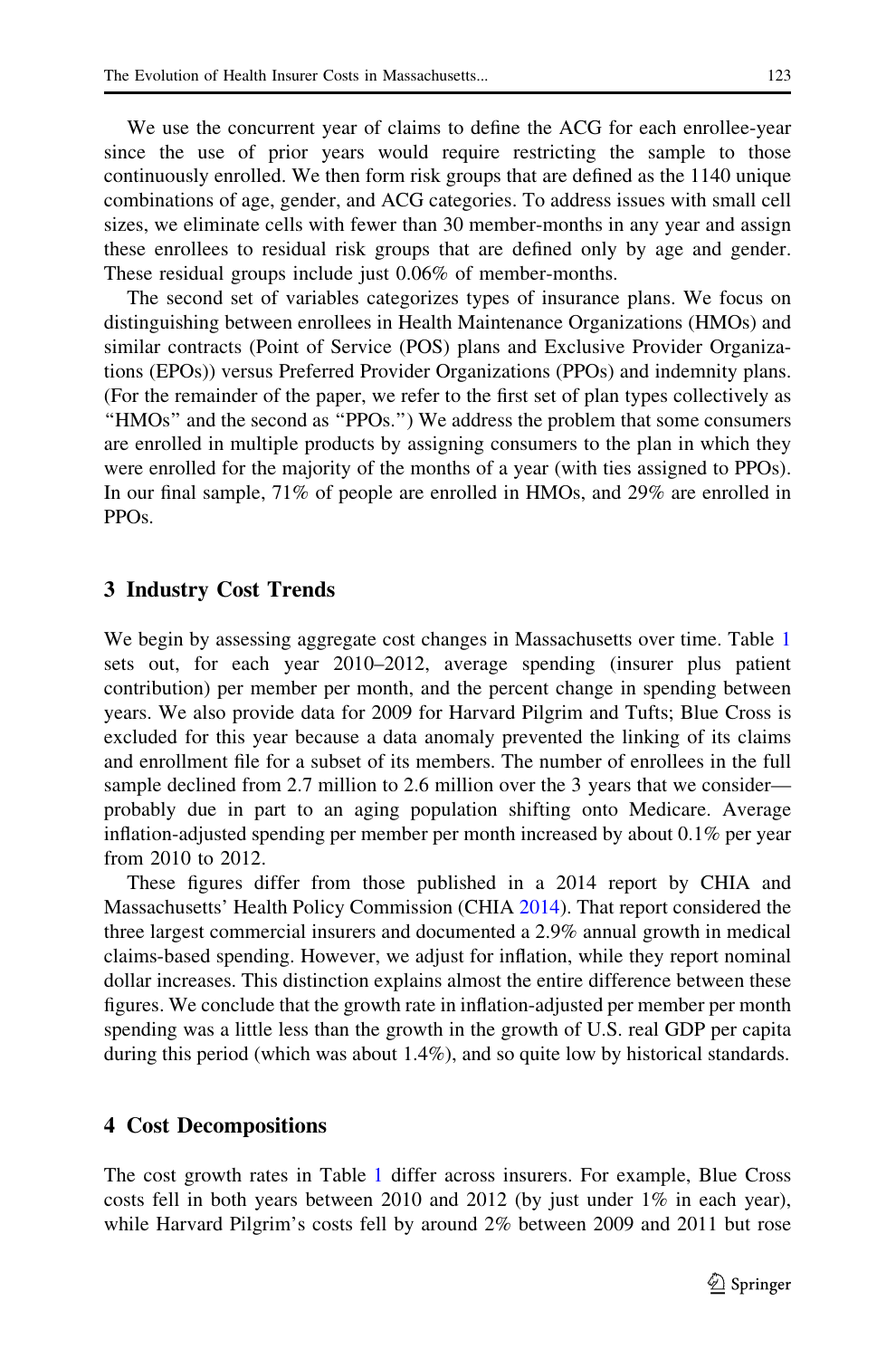(by 6%) from 2011 to 2012. These differences are particularly interesting because as noted—insurers were differentially expanding their use of alternative payment mechanisms for physicians during this time. Blue Cross HMO introduced its Alternative Quality Contract in 2009, under which several large provider organizations shifted to global payments.<sup>7</sup> Other insurers followed. However, Blue Cross continued to be the leader in adopting alternative payments.

Table [2](#page-8-0) shows the share of commercial HMO members under these alternative payment mechanisms starting in 2012, the first year for which comprehensive data are available (CHIA [2015\)](#page-20-0). By 2012, Blue Cross HMO had the highest share under alternative payments (at about 80%), followed by Tufts (at 54%) and then Harvard Pilgrim (at 38%). By contrast, based on the same data source, PPO plans almost never used these payment arrangements during our data period.

Our next step is a cost decomposition to investigate the sources of variation in cost growth across insurer-plan type combinations.

#### 4.1 Cost Decomposition Method

Categorizing patients with the ACG grouper enables us to compare patients in the same "risk group"—with the same severity of reported diagnoses and in the same age-gender group—and ask how their costs differ by insurer and over time. Define the average per-enrollee cost in severity (ACG) group  $g$  and age-gender group  $a$  at time t to be  $C_{a,g,t}$ . Then if  $s_{a,g,t}$  is the share of members at time t who are in group (a, g), the per-enrollee cost to the insurer can be written  $C_t = \sum_{a,g} C_{a,g,t} s_{a,g,t}$ .

We decompose the cost changes for stayers over time into portions that are attributable to: (1) changes in the cost of treating a given severity and age-gender group; (2) changes that are due to differences in the distribution of enrollees across severities conditional on age and gender; and (3) changes that are due to age and/or gender. The intuition is that any differential selection (on observed severity and age) should affect parts  $(2)$  and  $(3)$ , which leaves  $(1)$  as a clean measure of cost growth for a group of enrollees with fixed severity.<sup>8</sup>

More formally we note that, since  $\frac{s_{a,g,t}}{s_{a,t}}$  is the fraction of people within group a that belong to classification g, we can write the cost change over time as:

 $7$  Seven provider organizations agreed to use these contracts in 2009, followed by four more in 2010. At the same time, Blue Cross also introduced comprehensive support for participating physician groups, including regular provision of data on the care provided to patients by providers (e.g. hospitals) outside of the group, and organized sessions where the groups met to discuss best practices. See Chernew et al. ([2011\)](#page-20-0) for additional details.

<sup>&</sup>lt;sup>8</sup> Note, however, that the decomposition is an identity and the cost component is the part that we can not explain by our severity and age/gender groupings. Consequently, any error in the construction of those two components will be transmitted, with opposite sign, to our cost component.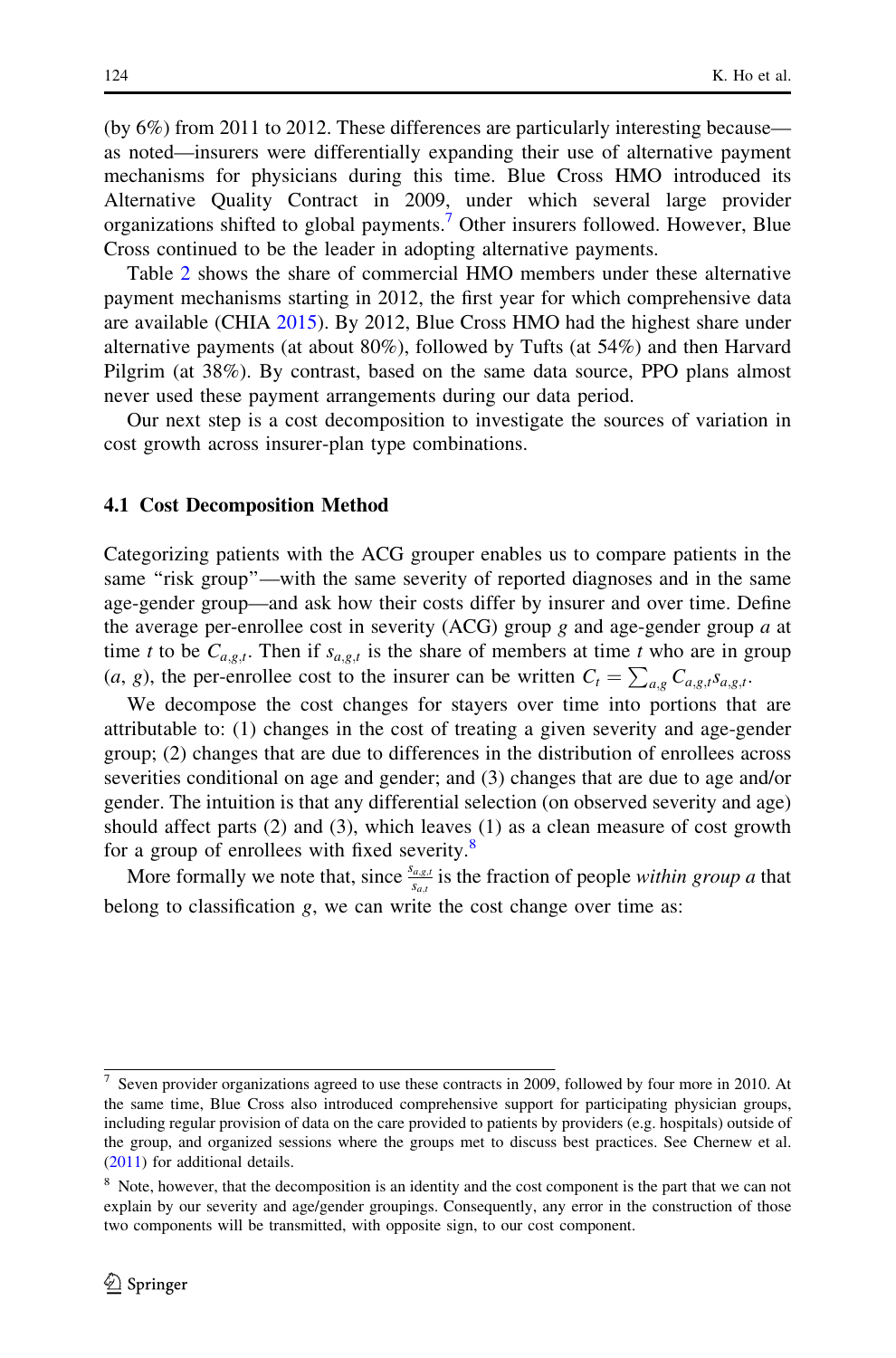<span id="page-8-0"></span>Table 2 Share of commercial HMO/POS members under alternative payment mechanisms. Source: Massachusetts Center for Health Information and Analysis [\(2015\)](#page-20-0), ''Annual Report on the Performance of the Massachusetts Health Care System: Data Book''

| Insurer           | 2012(%) | 2013(%) | 2014 $(\% )$ |
|-------------------|---------|---------|--------------|
| <b>Blue Cross</b> | 80      | 90      | 91           |
| Tufts             | 54      | 60      | 60           |
| Harvard Pilgrim   | 38      | 36      | 65           |

$$
C_{t+1} - C_t = \underbrace{\sum_{a,g} s_{a,g,t} (C_{a,g,t+1} - C_{a,g,t})}_{1.\text{ Cost effect}} + \underbrace{\sum_{a,g} s_{a,t} \cdot \left(\frac{s_{a,g,t+1}}{s_{a,t+1}} - \frac{s_{a,g,t}}{s_{a,t}}\right)}_{2.\text{ Shift in share across g conditional on a}} C_{a,t+1}
$$
\n
$$
+ \underbrace{\sum_{a} (s_{a,t+1} - s_{a,t}) \cdot C_{a,t+1}}_{3.\text{ Shift in share across a groups}}.
$$
\n
$$
(4.1)
$$

The first term of the decomposition measures the contribution of changes in cost per group; the third measures the contribution of changes in the age-gender distribution; and the second measures changes in the distribution across severity groups conditional on age and gender.

#### 4.2 Cost Decomposition for the Full Sample

The results of the cost decomposition for the full sample from 2010 to 2012 are reported in Table [3.](#page-9-0) The column labeled ''Total \$ Change'' lists the average change in spending per member per month for the relevant sample across years. The remaining columns of Table [3](#page-9-0) decompose this change into our three components.

There are sizable differences in cost changes across insurers. The total cost change from 2010 to 2012 is negative for Blue Cross HMO and PPO plans and for Tufts HMO; it is positive for Harvard Pilgrim HMO and PPO and for Tufts PPO. The cost reductions for Blue Cross and Tufts stem from the cost component of the decomposition: This is negative for all Blue Cross and Tufts plans over the 2-year period (ranging from  $-$  \$12.83 for Blue Cross HMO to  $-$  \$1.47 for Blue Cross PPO) while it is positive for Harvard Pilgrim's plans (\$2.85 for the HMO and \$11.49 for the PPO). The other components of the cost decomposition are largely consistent in sign across plans, although their magnitudes differ. All plans except Blue Cross PPO have a shift in enrollment towards higher-cost severities given age (term 2 of the decomposition), and all have a shift towards older age groups, both of which tend to increase costs in this time period.

For Blue Cross, the shift in shares across severity groups given  $a$  is positive for the HMO and negative for the PPO  $(\$2.27$  compared to  $-$  \$3.45). A naive interpretation of this finding is that it could imply upcoding in the HMO by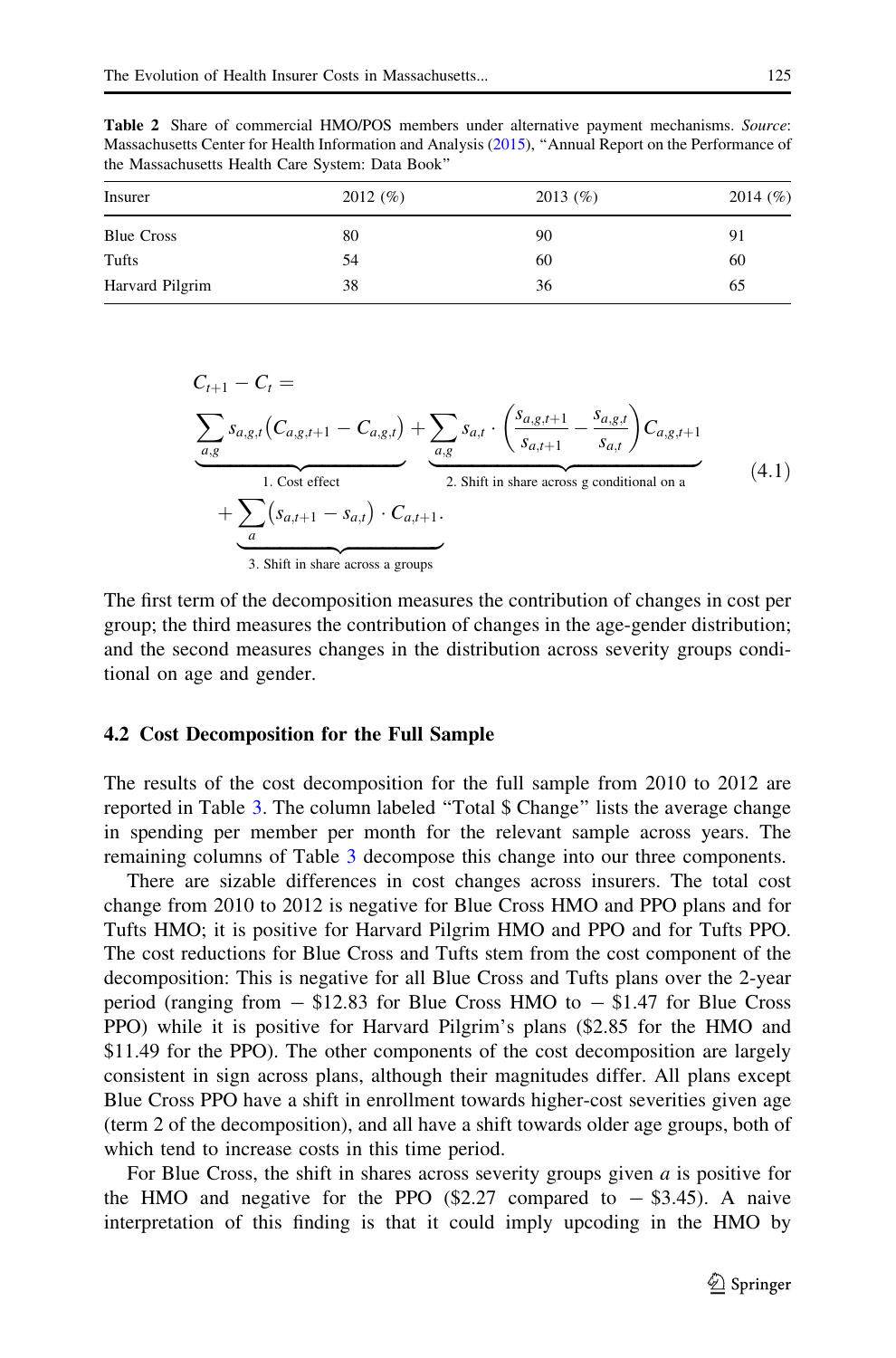| Insurance plan    |            | Year               | Total \$<br>change | Cost<br>component | Shift in shares across<br>$g$ given $a$ | Shift in shares<br>across a |
|-------------------|------------|--------------------|--------------------|-------------------|-----------------------------------------|-----------------------------|
| <b>Blue Cross</b> | <b>HMO</b> | 2010-2011          | $-2.78$            | $-7.33$           | 2.07                                    | 2.48                        |
|                   |            | 2011-2012          | $-3.73$            | $-5.50$           | 0.20                                    | 1.57                        |
|                   |            | Total<br>2010-2012 | $-6.51$            | $-12.83$          | 2.27                                    | 4.05                        |
|                   | <b>PPO</b> | 2010-2011          | $-2.21$            | $-0.04$           | $-0.54$                                 | $-1.63$                     |
|                   |            | 2011-2012          | $-2.19$            | $-1.43$           | $-2.90$                                 | 2.14                        |
|                   |            | Total<br>2010-2012 | $-4.39$            | $-1.47$           | $-3.45$                                 | 0.52                        |
| Harvard           | HMO        | 2010-2011          | $-4.12$            | $-7.70$           | 2.07                                    | 1.47                        |
| Pilgrim           |            | 2011-2012          | 12.66              | 10.55             | 0.88                                    | 1.14                        |
|                   |            | Total<br>2010-2012 | 8.54               | 2.85              | 2.96                                    | 2.61                        |
|                   | <b>PPO</b> | 2010-2011          | $-16.51$           | $-17.66$          | $-1.51$                                 | 2.66                        |
|                   |            | 2011-2012          | 38.40              | 29.15             | 7.02                                    | 2.22                        |
|                   |            | Total<br>2010-2012 | 21.89              | 11.49             | 5.51                                    | 4.89                        |
| Tufts HP          | HMO        | 2010-2011          | $-2.62$            | $-4.39$           | $-0.14$                                 | 1.91                        |
|                   |            | 2011-2012          | $-3.58$            | $-7.18$           | 2.18                                    | 1.42                        |
|                   |            | Total<br>2010-2012 | $-6.21$            | $-11.57$          | 2.04                                    | 3.33                        |
|                   | <b>PPO</b> | 2010-2011          | 2.34               | $-5.29$           | 4.14                                    | 3.50                        |
|                   |            | 2011-2012          | 13.43              | $-2.27$           | 11.84                                   | 3.86                        |
|                   |            | Total<br>2010-2012 | 15.77              | $-7.57$           | 15.98                                   | 7.36                        |

<span id="page-9-0"></span>Table 3 Cost growth decomposition by insurance plan, full sample

Decomposition of \$ cost changes per member per month into component parts

physicians who have an incentive to increase the number and severity of diagnoses that are listed in the patient's record, even if there is no change in actual patient severity.<sup>9</sup> The difference in the 'shift in shares' components between Blue Cross's HMO and its PPO implies that the difference between the HMO and PPO growth rates of total costs greatly underestimates the difference in costs conditional on severity, gender, and age (which is over \$11 per member per month). However, there are other explanations for this difference besides upcoding, and we shall see

<sup>9</sup> Under the alternative payment arrangements that are frequently used by HMO plans in the data, a target for overall spending is established for each physician group based on the severity level of the group's patients. Savings relative to this target—and in many cases excesses above the target—are shared between the insurer and the physician group. This introduces an incentive for the physician group to control costs, and potentially also to ''upcode'': if physicians list a larger number of diagnoses on the patient's record, this will result in a larger number of diagnoses per patient and a resulting movement of patients to ACGs that are coded as higher severity level. In turn this generates an increase in the group's target spending level.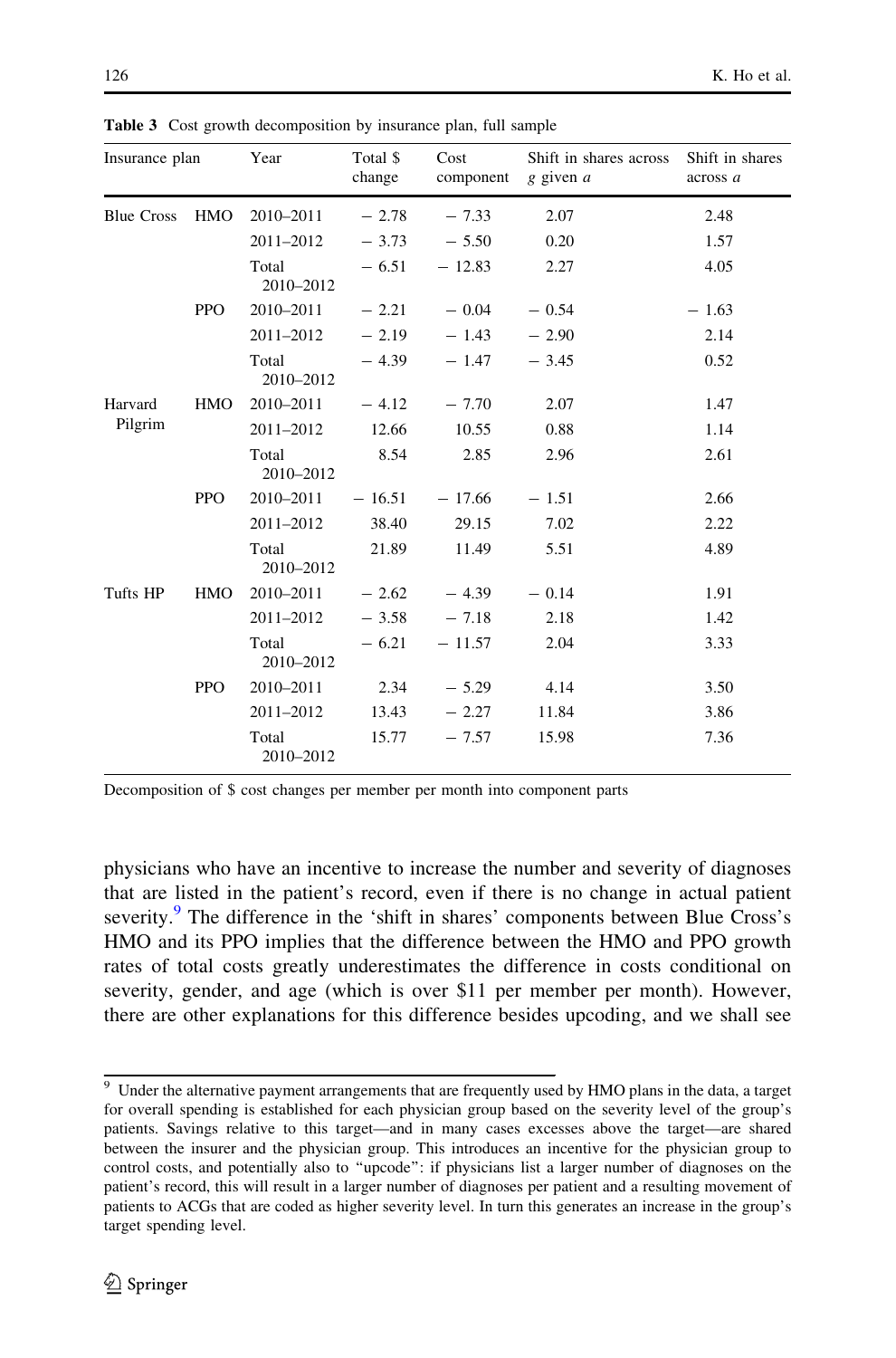that the results change substantially with the sample that is considered in later analyses.

For every insurer in the table, the cost component is more negative for the insurer's HMO than for its PPO. This finding—together with the fact that the largest reductions in the cost component are achieved in Blue Cross HMO and Tufts HMO, which are the plans with the earliest implementation of global payment arrangements—is consistent with physicians responding to the incentives that are generated by alternative payment mechanisms. However, part of the difference that we see in the indices in Table [3](#page-9-0) is attributable to: (1) consumers' switching plans (possibly in response to the changes in plan characteristics such as global capitation); and (2) differences in the numbers of entrants and exiters and the costs of these two groups. The next two sections separate the contribution of these phenomena to our cost measures.

#### 4.3 Contributions of Entry and Exit

We begin by considering the contribution of entrants and exiters to cost growth in each plan. Table [4](#page-11-0) investigates the differences between the full sample and the set of enrollees who enter and exit the sample, separately by insurer and plan type.<sup>10</sup> We provide cost statistics on entrants (those entering commercial insurance) and exiters (those moving out of the sample, e.g., into Medicare, Medicaid, or uninsurance, or by dying) in comparison to those for ''stayers'', defined as enrollees neither entering, exiting, nor switching plans from 2011 to 2012. Enrollees switching plans but remaining in the sample are excluded from this table. We limit attention to Blue Cross and Harvard Pilgrim for brevity; numbers for Tufts are qualitatively similar.

Exiters from every plan have higher costs than do either stayers or entrants. For example, the average 2011 cost of Blue Cross HMO stayers was \$300.71 (standard error \$1.40), compared to an average of \$388.18 (S.E. \$4.76) for exiters in 2012 and \$433.44 (S.E. \$6.07) for exiters in 2011. The magnitudes differ across insurers and plan types, but the pattern persists.

Two additional facts are clear from this table: First, new entrants to the sample have higher costs in the first year than in their second year in the plan; this is consistent with pent-up demand for medical care being satisfied in year one. For example, for Blue Cross HMO 2011 entrants, the figures are \$331.29 (S.E. \$7.22) and \$282.41 (S.E. \$3.92) in 2011 and 2012 respectively. Conversely, exiters have particularly high costs in their last year in the data. For example, exiters from Blue Cross HMO in 2012 have 2011 costs of \$388.18 (S.E. \$4.76) and 2012 costs of \$428.38 (S.E. \$7.94). We conclude that the low overall cost growth rate is generated in part by lower-cost enrollees entering and more-expensive enrollees leaving the sample over time. $11$ 

<sup>&</sup>lt;sup>10</sup> The analyses of entry, exit and switching use a slightly different data sample from the cost decompositions in Tables [3](#page-9-0) and [7](#page-14-0). For example we simplify by dropping enrollees who switch plans more than once. For this reason the aggregate cost numbers in Tables [1](#page-5-0), [3](#page-9-0) and [7](#page-14-0) differ slightly from those in Tables  $4, 5$  $4, 5$  $4, 5$  and  $6$ .

<sup>&</sup>lt;sup>11</sup> This is partly offset by the high cost growth of exiters in their last 2 years in-sample.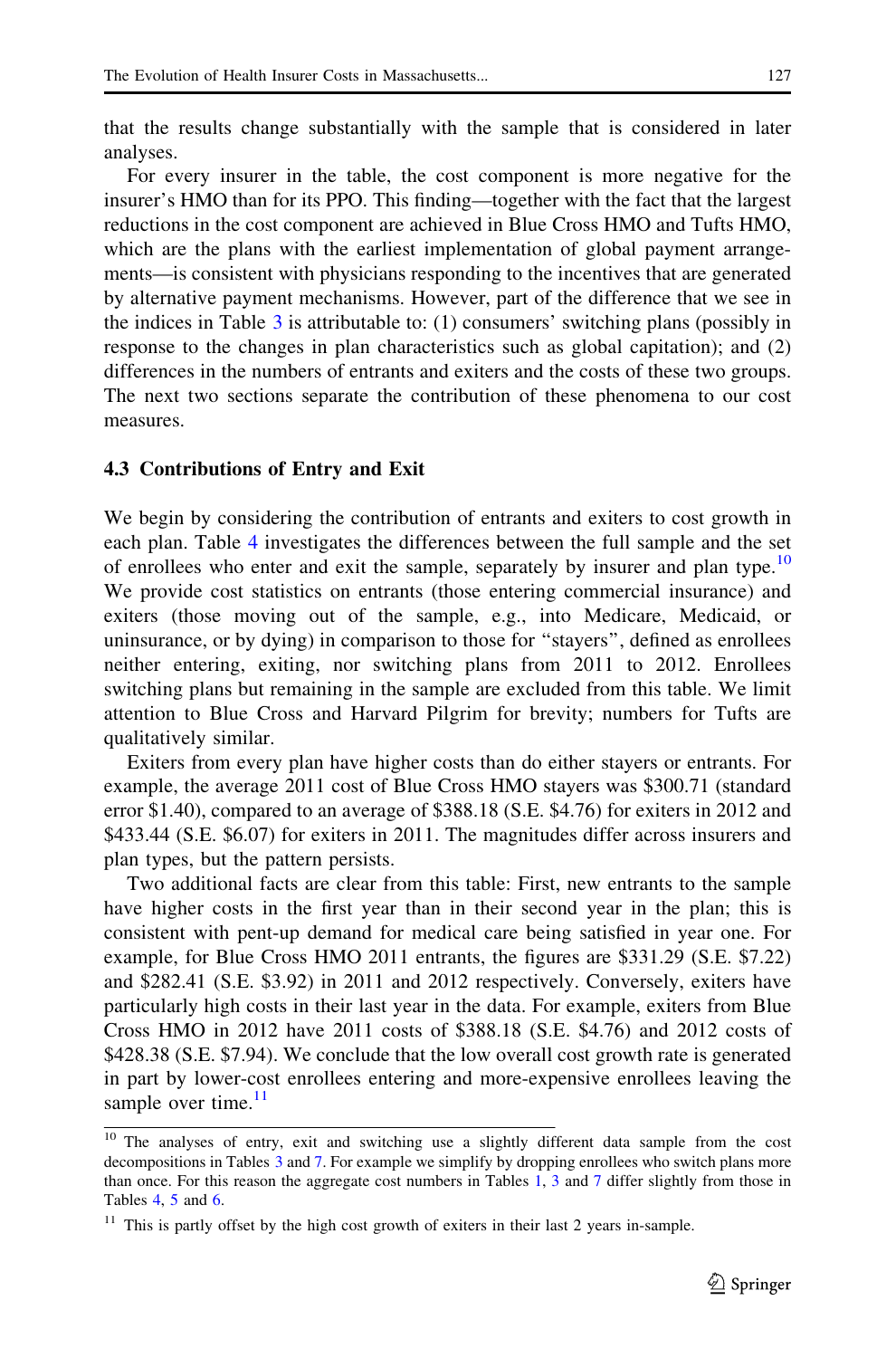|                       | <b>Stayers</b> | 2011 entrants | 2012 entrants | 2012 exiters | 2011 exiters |
|-----------------------|----------------|---------------|---------------|--------------|--------------|
| <b>Blue Cross HMO</b> |                |               |               |              |              |
| Avg cost 2011         | 300.71         | 331.29        |               | 388.18       | 433.44       |
| <b>SE</b>             | 1.40           | 7.22          |               | 4.76         | 6.07         |
| Share                 | 0.53           | 0.05          |               | 0.09         | 0.08         |
| Avg cost 2012         | 316.58         | 282.41        | 348.73        | 428.38       |              |
| <b>SE</b>             | 1.49           | 3.92          | 6.97          | 7.94         |              |
| Share                 | 0.62           | 0.08          | 0.05          | 0.07         |              |
| <b>Blue Cross PPO</b> |                |               |               |              |              |
| Avg cost 2011         | 318.71         | 350.57        |               | 434.58       | 376.75       |
| <b>SE</b>             | 2.48           | 9.47          |               | 9.01         | 7.47         |
| Share                 | 0.62           | 0.06          |               | 0.09         | 0.11         |
| Avg cost 2012         | 331.14         | 280.30        | 303.87        | 481.76       |              |
| <b>SE</b>             | 2.15           | 4.98          | 6.02          | 11.36        |              |
| Share                 | 0.53           | 0.08          | 0.09          | 0.05         |              |
| Harvard Pilgrim HMO   |                |               |               |              |              |
| Avg cost 2011         | 306.12         | 332.08        |               | 380.61       | 424.00       |
| <b>SE</b>             | 1.91           | 7.96          |               | 7.77         | 8.37         |
| Share                 | 0.63           | 0.04          |               | 0.07         | 0.07         |
| Avg cost 2012         | 334.31         | 284.45        | 399.67        | 451.24       |              |
| <b>SE</b>             | 2.27           | 5.11          | 11.36         | 12.01        |              |
| Share                 | 0.65           | 0.08          | 0.05          | 0.04         |              |
| Harvard Pilgrim PPO   |                |               |               |              |              |
| Avg cost 2011         | 339.66         | 427.41        |               | 494.90       | 473.12       |
| <b>SE</b>             | 4.55           | 27.35         |               | 25.17        | 19.06        |
| Share                 | 0.68           | 0.04          |               | 0.05         | 0.07         |
| Avg cost 2012         | 397.54         | 345.32        | 427.30        | 646.32       |              |
| <b>SE</b>             | 5.60           | 16.74         | 22.57         | 39.78        |              |
| Share                 | 0.62           | 0.06          | 0.05          | 0.03         |              |

<span id="page-11-0"></span>Table 4 Average costs of entrants, exitors and stayers, 2011 and 2012, examples

Shares are percentages of enrollment in the full sample. Shares in table do not sum to one due to excluded groups, such as switchers

Next we turn to the contribution of individuals who switched plans to differential cost growth among plans, and then return to the cost growth of 'stayers' (those who were in the same plan in two consecutive years).

#### 4.4 Differential Switching Across Plans

We now assess the role of consumer switching between the three carriers in the data. Plan switching is common in our sample: 12% of enrollees switch plans between 2011 and 2012. This is larger than the fraction who switch that is usually found in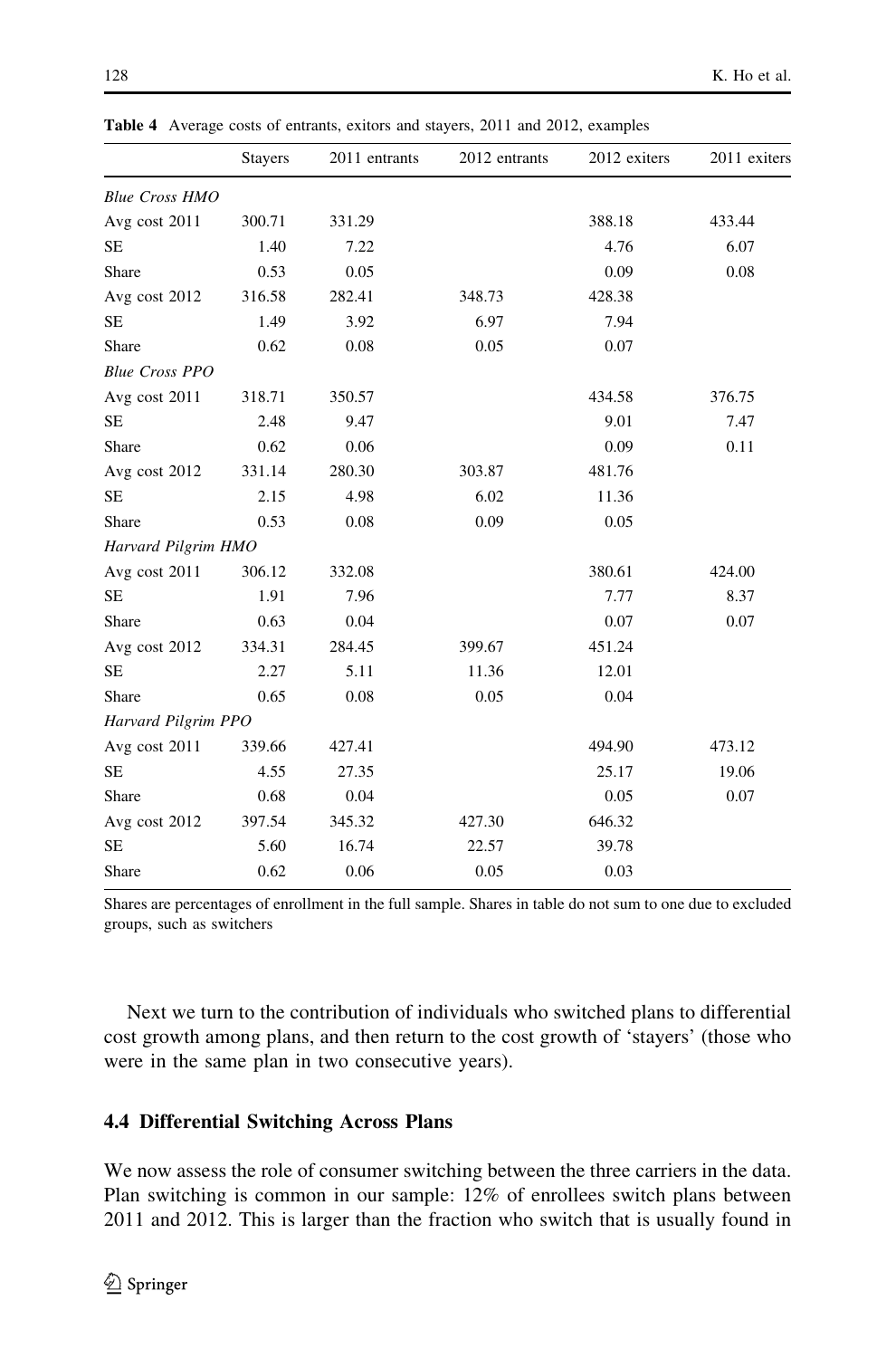|                                                       | <b>Stayers</b> | Switchers into plan      |                          | Switchers out of plan    |                      |                        |                        |
|-------------------------------------------------------|----------------|--------------------------|--------------------------|--------------------------|----------------------|------------------------|------------------------|
|                                                       |                | From own<br><b>PPO</b>   | From other<br><b>HMO</b> | From other<br><b>PPO</b> | To own<br><b>PPO</b> | To other<br><b>HMO</b> | To other<br><b>PPO</b> |
| Example: Blue Cross HMO cost breakdown 2011-2012      |                |                          |                          |                          |                      |                        |                        |
| Avg cost<br>2011                                      | 300.71         | 299.17                   | 287.09                   | 252.82                   | 343.00               | 297.67                 | 340.90                 |
| <b>SE</b>                                             | 1.40           | 29.98                    | 8.61                     | 19.14                    | 4.16                 | 3.39                   | 7.08                   |
| Enrollment<br>share                                   | 53.2%          | $\qquad \qquad -$        |                          |                          | 9.1%                 | 6.2%                   | 1.9%                   |
| Avg cost<br>2012                                      | 316.58         | 283.66                   | 316.35                   | 290.14                   | 331.28               | 292.55                 | 351.92                 |
| <b>SE</b>                                             | 1.49           | 7.93                     | 5.27                     | 12.51                    | 46.78                | 5.77                   | 10.73                  |
| Enrollment<br>share                                   | 61.6%          | 1.5%                     | 6.5%                     | 0.4%                     |                      |                        |                        |
| Example: Harvard Pilgrim PPO cost breakdown 2011-2012 |                |                          |                          |                          |                      |                        |                        |
| Avg cost<br>2011                                      | 339.66         | 296.30                   | 297.69                   | 305.16                   | 232.07               | 283.94                 | 355.02                 |
| <b>SE</b>                                             | 4.55           | 18.51                    | 19.40                    | 19.53                    | 7.97                 | 17.24                  | 27.80                  |
| Enrollment<br>share                                   | 68.0%          | $\overline{\phantom{0}}$ |                          |                          | 4.9%                 | 1.9%                   | $3.0\%$                |
| Avg cost<br>2012                                      | 397.54         | 349.00                   | 340.92                   | 347.21                   | 261.94               | 295.94                 | 384.98                 |
| <b>SE</b>                                             | 5.60           | 11.06                    | 12.52                    | 14.42                    | 21.32                | 22.70                  | 31.53                  |
| Enrollment<br>share                                   | 62.4%          | 9.6%                     | 5.2%                     | 4.6%                     |                      |                        |                        |

<span id="page-12-0"></span>Table 5 Switching patterns

Costs per member per month for stayers and switchers, examples. Enrollment shares do not sum to 1 because entrants and exiters are not included in this table

this literature.<sup>12</sup> However, this is a period in which there are changes in the characteristics of plans (and possibly also in the plans offered), and consumers may be more sensitive to these changes than to the premium changes that have been the focus of the prior switching literature. In addition, most of the literature focuses on switching that is made by consumers among a given set of options, while our switching number may also capture employers' choices to change the menu of plans that are available to their workers. 16% of Blue Cross HMO and Tufts HMO enrollees switch plans at the end of 2011; these two plans account for about half the sample. Switching often takes place between plans within the same carrier. For example, over half of switchers from Blue Cross HMO move to Blue Cross PPO, while the rest move across carriers.

Cross-plan switchers will affect plan cost trends if switchers have different costs from non-switchers. In our sample, switchers from HMO to PPO plans tend to be high-cost, and switchers from PPO to HMO plans tend to be low-cost. Table 5 provides examples for Blue Cross HMO and Harvard Pilgrim PPO. Stayers in the

 $12$  For example, this is a much larger switching percentage than that recorded in Handel ([2013\)](#page-20-0).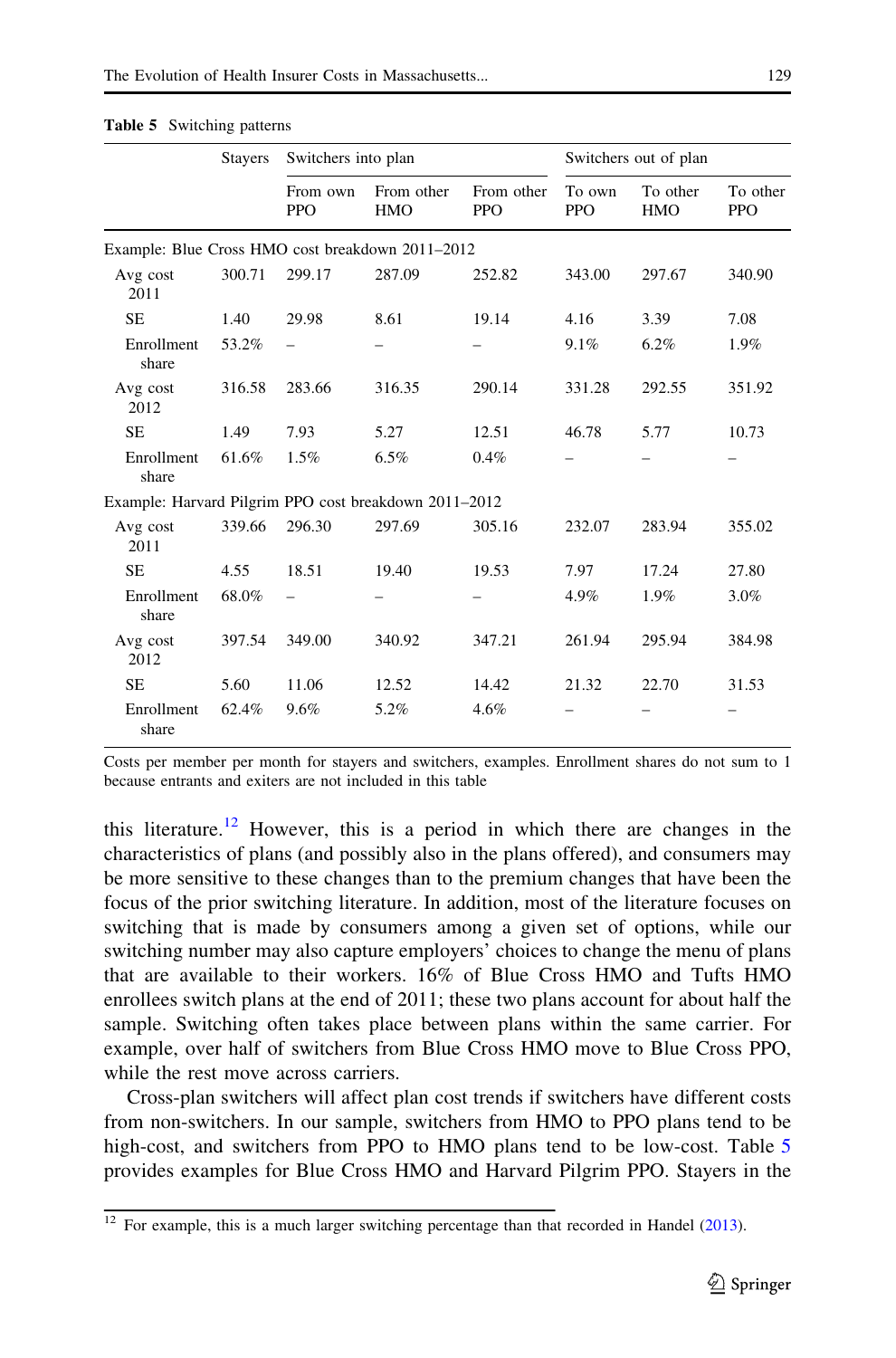| Group HMO                         | Blue<br>Cross<br><b>PPO</b> | <b>Blue Cross</b><br>Pilgrim HMO | Harvard<br>Pilgrim PPO | Harvard<br>Pilgrim PPO | Tufts<br>HMO | Tufts<br><b>PPO</b> |
|-----------------------------------|-----------------------------|----------------------------------|------------------------|------------------------|--------------|---------------------|
| <b>Stayers</b>                    | 15.86                       | 12.43                            | 28.19                  | 57.88                  | 17.03        | 26.66               |
| Stayers and<br>entrants/exiters   | $-3.03$                     | $-8.68$                          | 15.59                  | 40.00                  | $-2.35$      | 11.18               |
| Stayers and<br>switchers          | 7.96                        | 16.81                            | 22.81                  | 52.44                  | 8.93         | 27.85               |
| Full sample                       | $-3.95$                     | $-2.81$                          | 13.36                  | 37.47                  | $-4.26$      | 13.24               |
| Diff full sample-<br>stayers      | $-19.81$                    | $-15.24$                         | $-14.83$               | $-20.41$               | $-21.30$     | $-13.42$            |
| Shares of 2011<br>plan enrollment |                             |                                  |                        |                        |              |                     |
| Stayers $(\% )$                   | 53                          | 62                               | 63                     | 68                     | 57           | 74                  |
| Entrants/exiters<br>$(\%)$        | 22                          | 26                               | 19                     | 16                     | 20           | 16                  |
| Switchers (%)                     | 25                          | 12                               | 18                     | 16                     | 23           | 10                  |
| Shares of 2012<br>plan enrollment |                             |                                  |                        |                        |              |                     |
| Stayers $(\%)$                    | 62                          | 53                               | 65                     | 62                     | 61           | 67                  |
| Entrants/exiters<br>$(\%)$        | 21                          | 22                               | 17                     | 14                     | 18           | 14                  |
| Switchers (%)                     | 18                          | 25                               | 18                     | 24                     | 20           | 19                  |

<span id="page-13-0"></span>Table 6 Change in costs 2011-2012, by plan

Cost changes from 2011 to 2012, \$ per member per month, for samples defined in text

Blue Cross HMO have 2011 costs of \$300.71 on average (SE \$1.40). In contrast, switchers from other PPOs to Blue Cross HMO have average 2011 costs of \$252.82 (SE \$19.14), while switchers from Blue Cross HMO to another PPO have average costs of \$340.90 (SE \$7.08). Approximately the reverse pattern exists for Harvard Pilgrim PPO. In particular, the enrollees who switch away to HMOs have significantly lower 2011 costs than those who stay in the plan.

These switching patterns are consistent with older and sicker enrollees' moving away from HMOs, which use alternative payment arrangements, to PPOs, which do not. (However, of course there are other important differences between HMOs and PPOs.) We next consider the overall magnitude of the selection effects across different insurers.

#### 4.5 The Impact of Entry, Exit and Switching on Cost Growth

Table 6 assesses how much the 2011–2012 cost growth changes when we remove exiters and entrants and/or switchers. We note that the change in costs from year t to year  $t + 1$  in a plan,  $C_{t+1} - C_t$ , can be written as a combination of cost changes for stayers, a contribution of exiters out of  $C_t$ , a contribution of entrants into  $C_{t+1}$  and a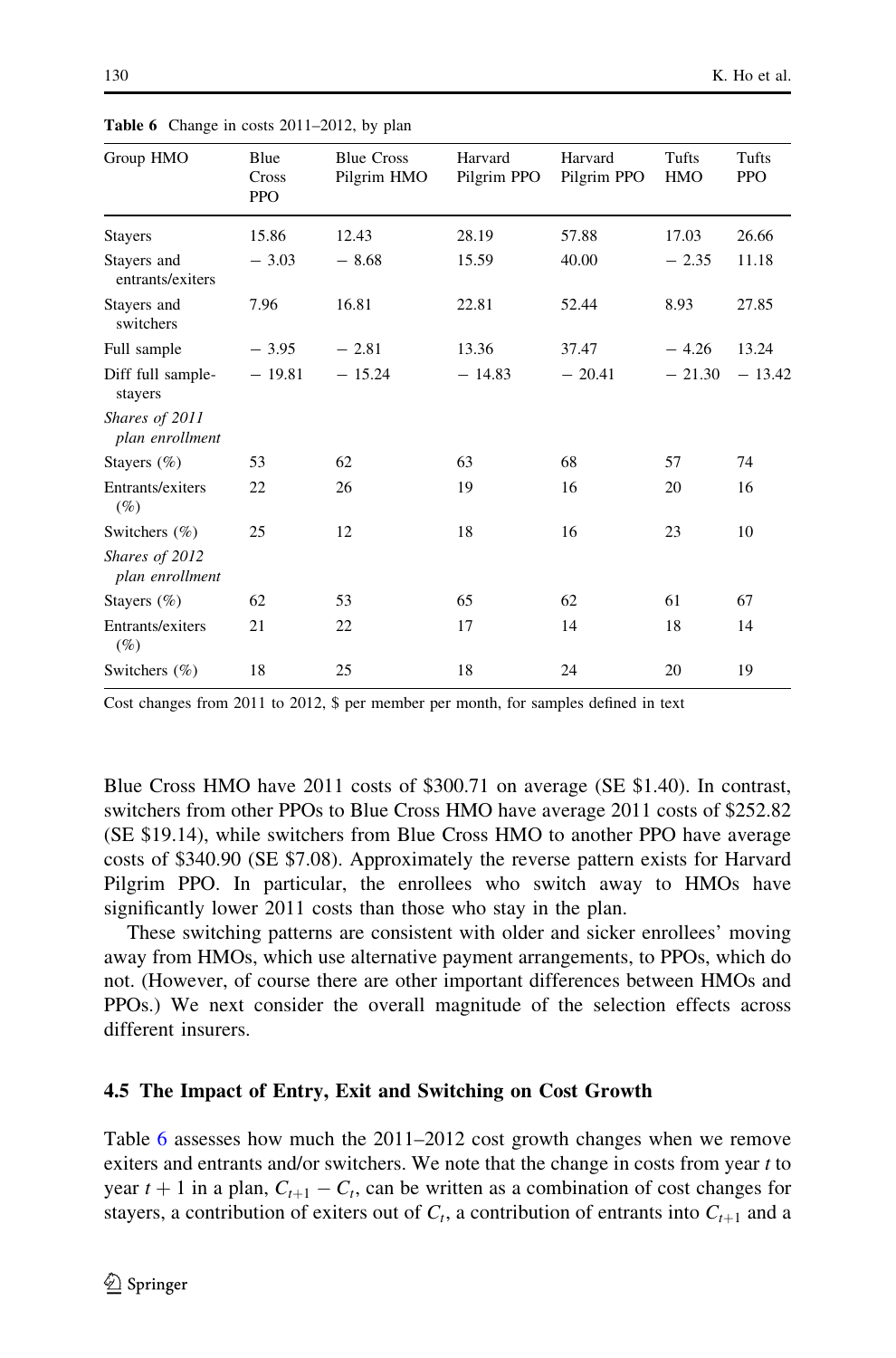| Insurance<br>plan | Year               | Total \$<br>change | Cost<br>component | Shift in shares across<br>$g$ given $a$ | Shift in shares<br>across a |
|-------------------|--------------------|--------------------|-------------------|-----------------------------------------|-----------------------------|
| <b>Blue Cross</b> |                    |                    |                   |                                         |                             |
| <b>HMO</b>        | 2010-2011          | 13.15              | $-1.60$           | 8.38                                    | 6.37                        |
|                   | 2011-2012          | 16.45              | 2.25              | 7.49                                    | 6.70                        |
|                   | Total<br>2010-2012 | 29.20              | 0.65              | 15.87                                   | 13.07                       |
| <b>PPO</b>        | 2010-2011          | 19.15              | 1.18              | 10.85                                   | 7.12                        |
|                   | 2011-2012          | 13.40              | 0.84              | 4.51                                    | 8.06                        |
|                   | Total<br>2010-2012 | 32.56              | 2.03              | 15.35                                   | 15.18                       |
| Harvard Pilgrim   |                    |                    |                   |                                         |                             |
| <b>HMO</b>        | 2010-2011          | 11.92              | $-3.91$           | 10.04                                   | 5.80                        |
|                   | 2011-2012          | 26.91              | 14.23             | 5.79                                    | 6.90                        |
|                   | Total<br>2010-2012 | 38.84              | 10.32             | 15.83                                   | 12.69                       |
| <b>PPO</b>        | 2010-2011          | $-1.65$            | $-17.95$          | 8.19                                    | 8.10                        |
|                   | 2011-2012          | 58.03              | 37.47             | 10.66                                   | 9.91                        |
|                   | Total<br>2010-2012 | 56.38              | 19.52             | 18.85                                   | 18.01                       |
| Tufts HP          |                    |                    |                   |                                         |                             |
| <b>HMO</b>        | 2010-2011          | 15.46              | $-0.07$           | 9.90                                    | 5.63                        |
|                   | 2011-2012          | 17.55              | 4.91              | 6.45                                    | 6.19                        |
|                   | Total<br>2010-2012 | 33.01              | 4.84              | 16.35                                   | 11.82                       |
| <b>PPO</b>        | 2010-2011          | 14.84              | 0.57              | 7.58                                    | 6.70                        |
|                   | 2011-2012          | 28.05              | 13.51             | 14.10                                   | 0.45                        |
|                   | Total<br>2010-2012 | 42.90              | 14.07             | 21.68                                   | 7.14                        |

<span id="page-14-0"></span>Table 7 Cost growth decomposition by insurance plan, stayers only

Decomposition of \$ cost changes per member per month into component parts

contribution of plan switchers.<sup>13</sup> The table reports the change in average per member per month costs, by plan, (1) for stayers only; (2) for stayers plus entrants and exiters; (3) for stayers plus switchers; and (4) for the full sample. The difference in cost growth between the full sample and stayers can be interpreted as a measure of how much switching, entry and exit affect a plan's average costs. The difference between the full sample and stayers  $+$  entrants/exiters can be interpreted as a measure of how much plan switching affects costs.

We draw two conclusions from the table: First, as expected, cost increases in all plans are much greater for stayers than for the full sample, and most of the

<sup>&</sup>lt;sup>13</sup> That is,  $C_{t+1} - C_t = \sum_r (s_{r,t+1}C_{r,t+1} - s_{r,t}C_{r,t})$  where  $C_{r,t}$  = Average monthly cost of plan j's enrollment who are in group r and  $s_{r,t}$  is the share of plan j's enrollment (in member-months) who are in group r. Note that  $s_{r,t+1} = 0$  for exiters/switchers out of the plan (before the start of  $t + 1$ ), so they only contribute to  $C_{r,t}$ . Similarly, entrants/switchers in only contribute to  $C_{r,t+1}$ .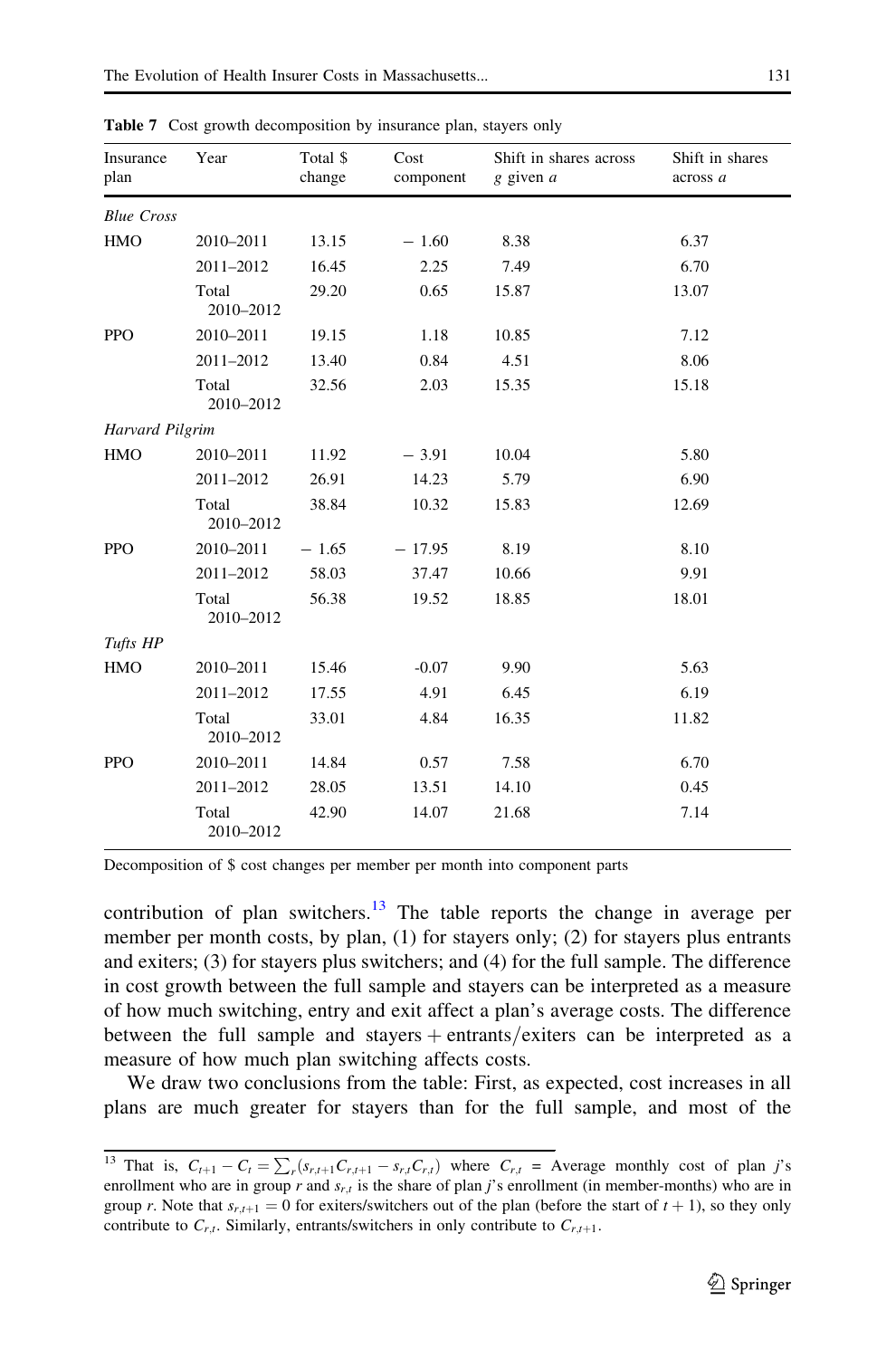difference is accounted for by exiters and entrants. For example, costs per member per month for the full sample in Blue Cross HMO fell by \$3.95 from 2011 to 2012, while the equivalent change for stayers was an *increase* of \$15.86. Adding back entrants and exiters brings cost growth down to  $-$  \$3.03, very close to the change for the full sample.

Second, a comparison of rows 1 and 3 of the table shows that differential switching helps explain the differences in cost growth across plans in the full sample. Row 3 includes the sample of plan switchers and the stayers sample, while row 1 contains just stayers. Removing switchers tends to increase cost growth for HMOs (e.g. an increase from \$7.96 to \$15.86 for Blue Cross HMO) while it reduces cost growth for PPOs (e.g. a reduction from \$16.81 to \$12.43 for Blue Cross PPO): this reduces the disparity in growth rates among types of plans. The increase in cost growth is larger for Blue Cross HMO and for Tufts HMO, the two plans with the greatest use of alternative payment arrangements in 2012, though Harvard Pilgrim HMO also has a sizeable increase.<sup>14</sup>

## 4.6 Cost Decomposition for Stayers

The previous analyses indicate the importance of compositional changes (caused by entry, exit and plan switching) for cost growth. We now repeat the original cost decomposition for the sample of enrollees who stay with a plan from year to year (stayers).

The results of this cost decomposition for 2010–2012 are provided in Table [7](#page-14-0). As before, the column labeled ''Total \$ Change'' lists the average change in spending per member per month for the relevant sample across years; it corresponds to the "Stayers" row of Table [6](#page-13-0). The results look quite different from Table [3.](#page-9-0) Cost growth from 2010 to 2012 is much higher in every plan for the sample of stayers than for the full sample: a difference that is driven largely by the high cost of exiters. For example, for Blue Cross HMO, the total cost change for the full sample (Table [3](#page-9-0)) is  $-$  \$6.51; for stayers it is \$29.20. There are sizable differences across insurers: the equivalent figures for Harvard Pilgrim's PPO are \$21.89 and \$56.38.

The remaining columns of Table [7](#page-14-0) decompose these changes into our three components, which sum to the numbers in the ''Total \$ Change'' column. Nearly every component is larger (more positive) here than it was in the full sample. For all but one plan and year, there is an annual cost increase of \$6–\$10 per enrollee per month that is due to the aging of the population of stayers. A second source of cost increases is an increase in the proportion of stayers who are in higher-cost severity groups conditional on age and gender (term 2 of the cost decomposition). The magnitude of this component is quite comparable across insurers, generating a \$15– \$20 cost increase over the 2 years. There is no longer any evidence of upcoding in Blue Cross HMO: The shift in shares across severity groups given age and gender is now essentially the same for Blue Cross HMO as for its PPO. We infer that the

<sup>&</sup>lt;sup>1[4](#page-11-0)</sup> The cost growth data in Tables 4, [5](#page-12-0) and [6](#page-13-0) differ somewhat from those in Tables [3](#page-9-0) and [7](#page-14-0) due to differences in the underlying data samples. In particular, our switching and entry/exit analyses drop enrollees who switch plans multiple times.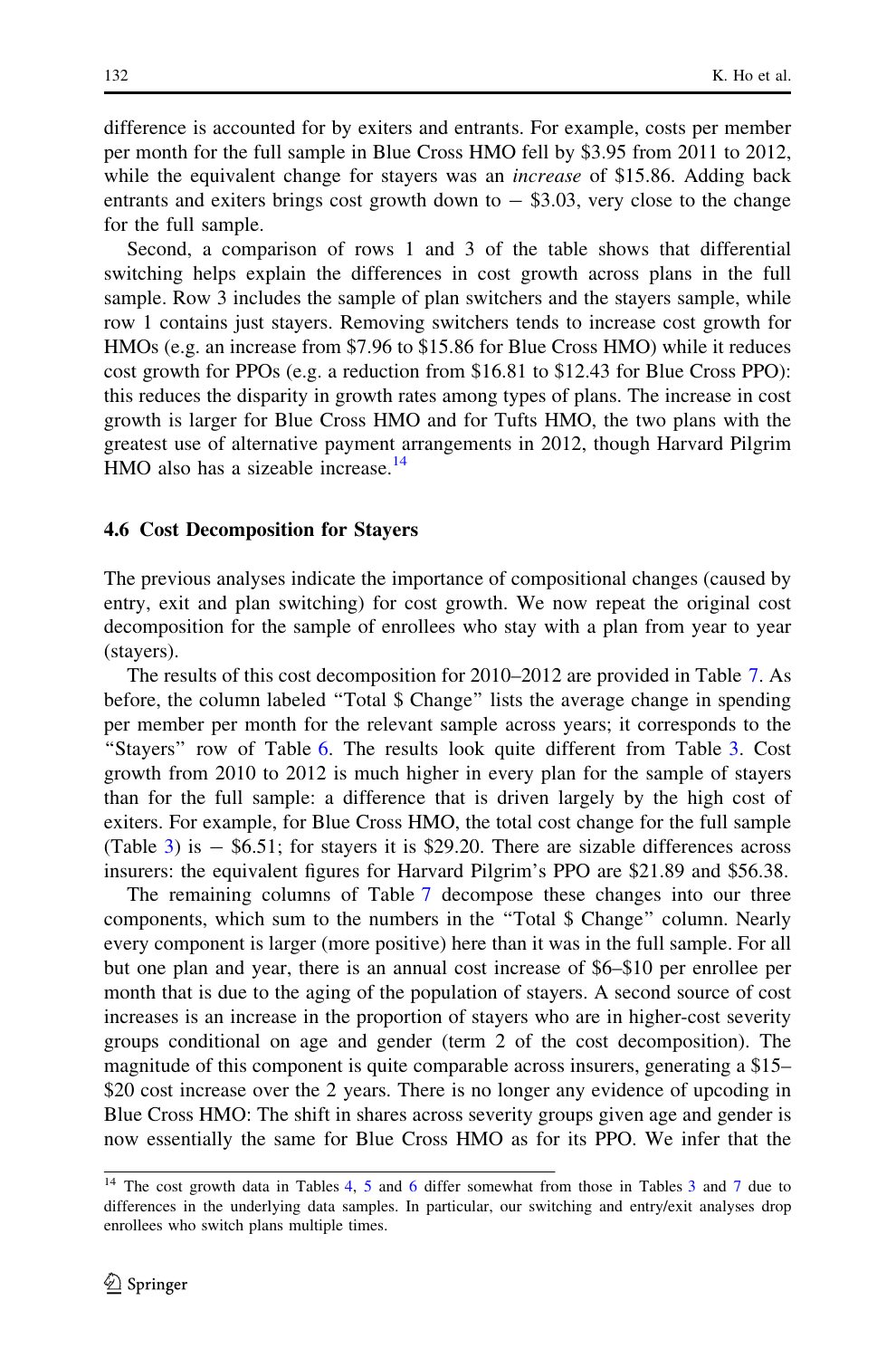difference between the HMO and the PPO plans in the full sample that was analyzed in Sect. [4.2](#page-8-0) and Table [3](#page-9-0) was caused by differential switching and entry or exit from the sample rather than upcoding.

The cost component of the decomposition—which in the full sample was negative for all plans except Harvard Pilgrim—is now positive for all plans when summed over 2010–2012. That is, costs—conditional on severity group and age are increasing for stayers in every plan. The increases are smaller for HMOs than for PPOs. For example, for Blue Cross, the HMO cost component for 2010–2012 is \$0.65, while that for the PPO is \$2.03. For Harvard Pilgrim the equivalent figures are \$10.32 and \$19.52 for the HMO and PPO respectively. The HMO with the highest growth in the cost component (\$10.32 between 2010 and 2012) is Harvard Pilgrim: the insurer with the latest and lowest-share application of global payments of all HMOs.

While all of these findings are consistent with the physician incentives that are generated by global payments having a negative impact on cost growth, we cannot draw causal conclusions because the group of stayers is a selected sample that endogenously chose to enroll in particular types of plans. Unobserved changes in health conditions of stayers in HMOs are likely to be different from those in PPOs, which implies many reasons why their cost changes should be different beyond the differences in physician incentives. Note also that, for Blue Cross, the difference between its HMO and PPO is much smaller than in the full sample.<sup>15</sup> This is consistent with the finding above that switching of higher-cost enrollees from HMOs to PPOs was one cause of the lower HMO cost growth in the full sample. Removing switchers brings HMO cost growth closer to that for PPOs.

# 5 Conclusion

This paper presents data on cost changes in the three largest commercial insurers in Massachusetts from 2010 to 2012: a period when all three HMO plans expanded global payment arrangements for their physicians. There are large differences in cost growth across insurers and plan types. To understand population cost changes over time, we need to consider changes for different sub-populations—entrants, exiters, plan switchers, and stayers—and how the separate sub-populations affect this growth. Our results indicate that accounting for exiters, entrants and switchers is essential to understanding cost growth and differential cost growth across plans.

We show that HMOs—which use global payments during the time period of study—have slower cost growth than PPOs, which do not. Some of the difference is accounted for by healthier enrollees' switching into HMOs and sicker enrollees' switching out of them. After removing plan switchers, entrants, and exiters from the sample, we see substantially higher cost growth for all plans. Growth in costs conditional on severity group, age, and gender is now positive in every case. But the

In the full sample, Blue Cross HMO experienced a cost reduction of \$12.83, while the PPO had a cost reduction of \$1.47.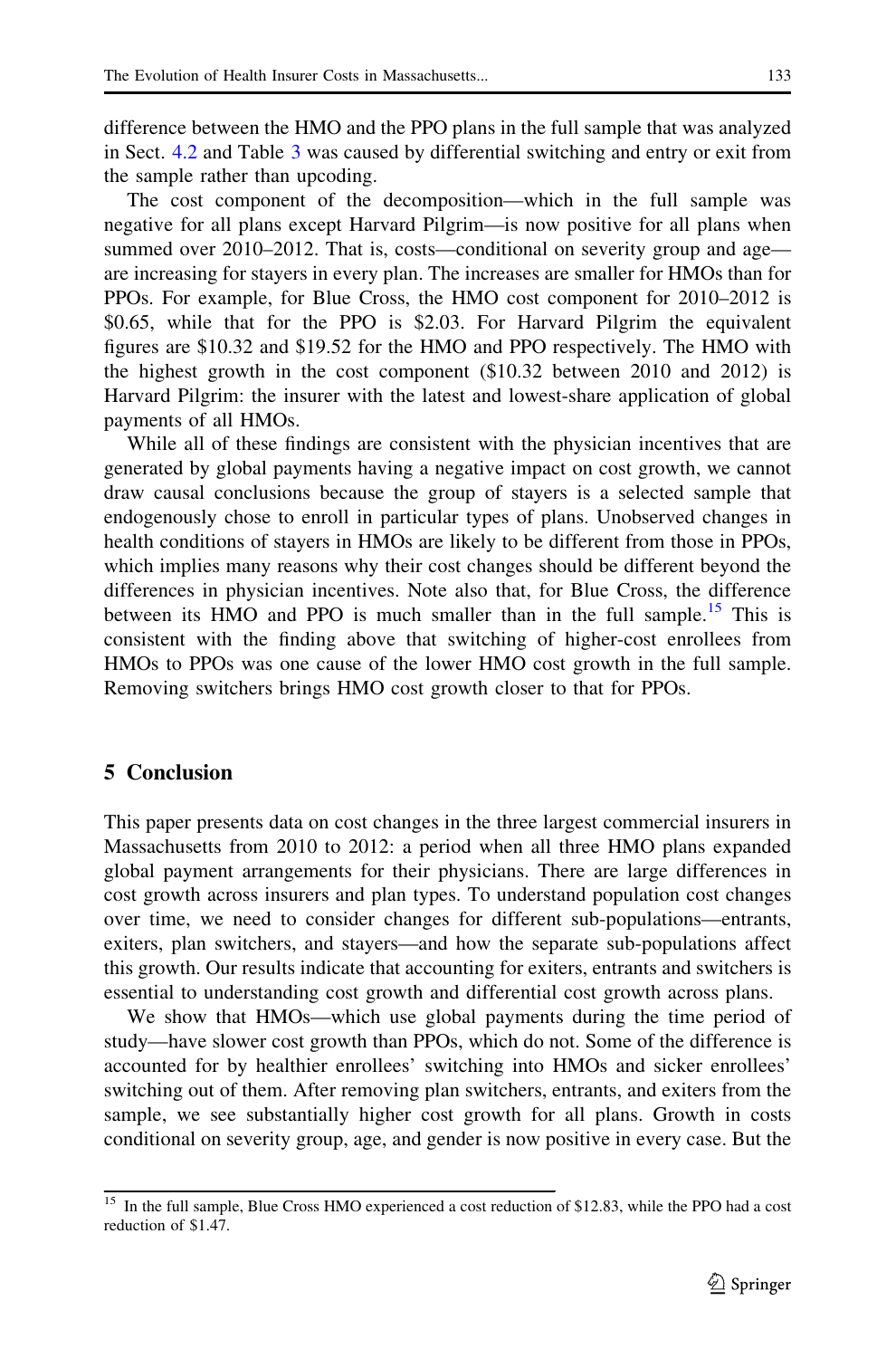<span id="page-17-0"></span>finding of higher cost growth for PPOs than HMOs remains. Insurers whose HMOs use more global payments have lower cost growth than other insurers' HMOs.

The endogenous selection of enrollees into the ''stayer'' population in HMOs means that we cannot make causal statements about the impact of global payments on costs. However, our results do raise the possibility that HMOs' expansion of global payments was connected to their attracting healthier enrollees to switch to their plans. This would be an additional incentive—beyond any direct cost effect to adopt global payments.

Our ability to draw strong conclusions is limited by the possibility of other confounding effects and limited data. It would be helpful to test whether switching patterns into and out of HMOs changed when global payments were introduced in 2009–2010, but we do not have reliable data on insurers before this period.

Further research is needed to study the introduction of global payments in the context of larger changes in market structures and integration between hospitals and physicians—all of which are likely to have affected costs. We are engaged in ongoing work towards this end to evaluate the relationship of physician incentives to changes in market structure, prices, and referrals.

## Appendix

See Table 8.

| Groups      | ACG  | ACG code description                                | <b>RUB</b>             |
|-------------|------|-----------------------------------------------------|------------------------|
| Chronic     | 700  | Asthma                                              | 2                      |
|             | 900  | Chronic medical: stable                             | 2                      |
|             | 1000 | Chronic specialty: stable                           | 2                      |
|             | 1200 | Chronic specialty: unstable                         | $\mathfrak{D}$         |
|             | 800  | Chronic medical: unstable                           | 3                      |
| Acute minor | 200  | Acute minor, age 2–5                                | 1                      |
|             | 300  | Acute minor, age $6+$                               | 1                      |
|             | 100  | Acute minor, age 1                                  | $\overline{c}$         |
|             | 1800 | Acute minor/acute major                             | 2                      |
|             | 1900 | Acute minor, likely to recur, age 1                 | $\mathcal{D}_{\alpha}$ |
|             | 2000 | Acute minor, likely to recur, age 2–5               | 2                      |
|             | 2100 | Acute minor, likely to recur, age 6+, w/o allergy   | 2                      |
|             | 2200 | Acute minor, likely to recur, age $6+$ , w/allergy  | 2                      |
|             | 2300 | Acute minor/chronic medical: stable                 | $\overline{c}$         |
|             | 2400 | Acute minor/eye and dental                          | 2                      |
|             | 2500 | Acute minor/psychosocial, w/o psychosocial unstable | $\mathfrak{D}$         |
|             | 3400 | Acute minor/likely to recur/eye and dental          | $\overline{c}$         |

Table 8 Adjusted clinical group (ACG) descriptions and resource utilization bands (RUB)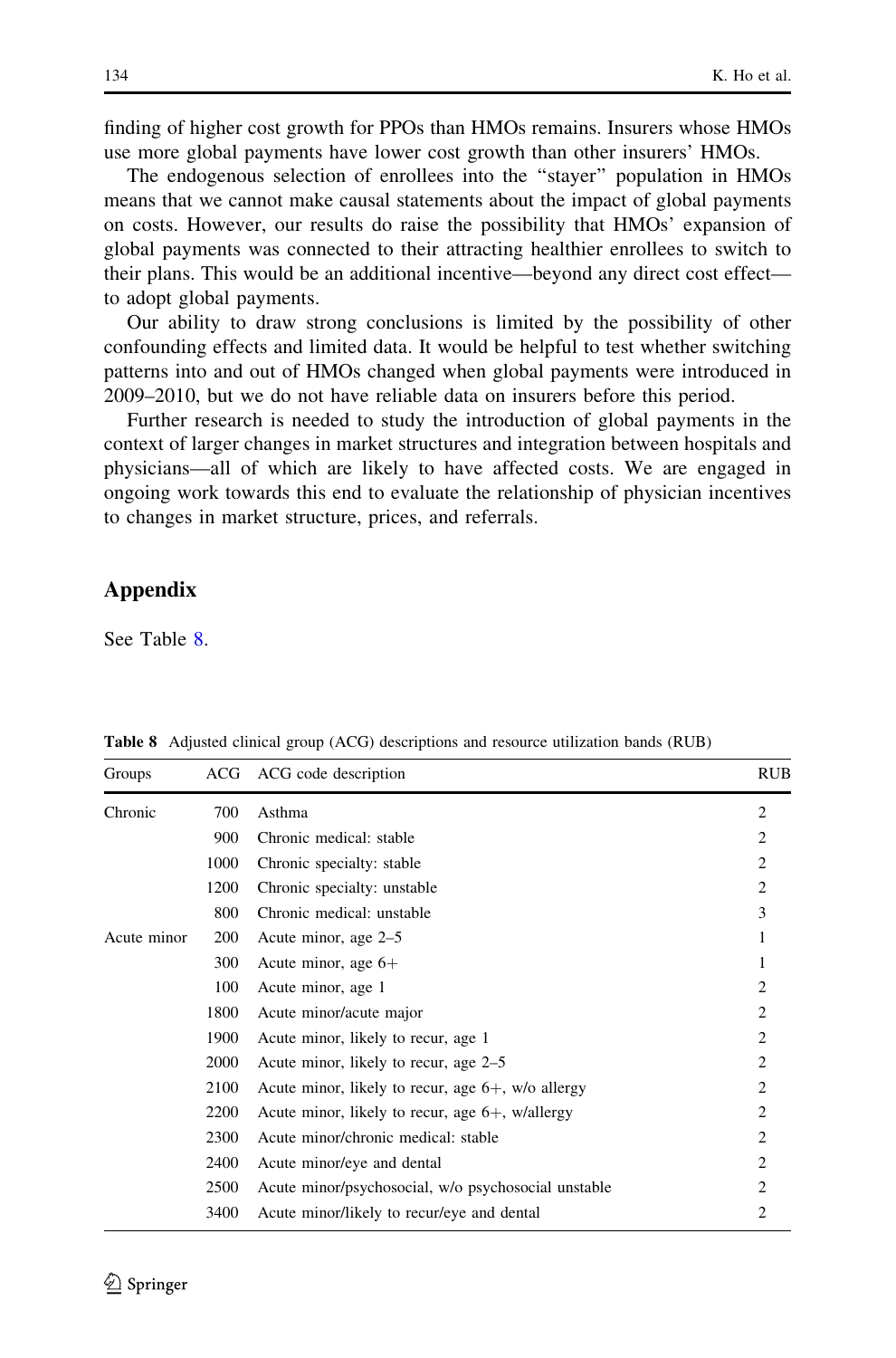| Groups      | ACG  | ACG code description                                                          | RUB            |
|-------------|------|-------------------------------------------------------------------------------|----------------|
|             | 2600 | Acute minor/psychosocial, w/psychosocial unstable, w/o psychosocial<br>stable | 3              |
|             | 2700 | Acute minor/psychosocial, w/psychosocial unstable, w/psychosocial<br>stable   | 3              |
|             | 2900 | Acute minor/acute major/likely to recur age 1                                 | 3              |
|             | 3000 | Acute minor/acute major/likely to recur age 2–5                               | 3              |
|             | 3100 | Acute minor/acute major/likely to recur age 6–11                              | 3              |
|             | 3200 | Acute minor/acute major/likely to recur age 12+, w/o allergy                  | 3              |
|             | 3300 | Acute minor/acute major/likely to recur age $12+$ , w/allergy                 | 3              |
|             | 3500 | Acute minor/likely to recur/psychosocial                                      | 3              |
|             | 3600 | Acute minor/acute major/likely to recur/chronic medical: stable               | 3              |
|             | 3700 | Acute minor/acute major/likely to recur/psychosocial                          | 3              |
| Acute major | 400  | Acute major                                                                   | $\overline{c}$ |
|             | 500  | Likely to recur, w/o allergies                                                | $\overline{c}$ |
|             | 600  | Likely to recur, w/allergies                                                  | $\overline{c}$ |
|             | 2800 | Acute major/likely to recur                                                   | 3              |
| $2-3$ ADG   | 3800 | 2-3 Other ADG combinations, age 1-17                                          | 2              |
|             | 3900 | 2–3 Other ADG combinations, males age 18–34                                   | 3              |
|             | 4000 | 2–3 Other ADG combinations, females age 18–34                                 | 3              |
|             | 4100 | 2–3 Other ADG combinations, age $35+$                                         | 3              |
| 4-5 ADG     | 4210 | 4–5 Other ADG combinations, age 1–17, no major ADGs                           | 3              |
|             | 4220 | 4–5 Other ADG combinations, age $1-17$ , $1+$ major ADGs                      | 3              |
|             | 4310 | 4-5 Other ADG combinations, age 18-44, no major ADGs                          | 3              |
|             | 4320 | 4–5 Other ADG combinations, age 18–44, 1 major ADG                            | 3              |
|             | 4410 | 4–5 Other ADG combinations, age 45+, no major ADGs                            | 3              |
|             | 4420 | 4–5 Other ADG combinations, age 45+, 1 major ADG                              | 3              |
|             | 4330 | 4–5 Other ADG combinations, age 18–44, 2+ major ADGs                          | 4              |
|             | 4430 | 4–5 Other ADG combinations, age 45+, 2+ major ADGs                            | 4              |
| 6–9 ADG     | 4510 | 6–9 Other ADG combinations, age 1–5, no major ADGs                            | 3              |
|             | 4610 | 6–9 Other ADG combinations, age 6–17, no major ADGs                           | 3              |
|             | 4710 | 6–9 Other ADG combinations, males, age 18–34, no major ADGs                   | 3              |
|             | 4720 | 6–9 Other ADG combinations, males, age 18–34, 1 major ADGs                    | 3              |
|             | 4810 | 6–9 Other ADG combinations, females, age 18–34, no major ADGs                 | 3              |
|             | 4820 | 6–9 Other ADG combinations, females, age 18–34, 1 major ADGs                  | 3              |
|             | 4910 | $6-9$ Other ADG combinations, age $35+$ , 0-1 major ADGs                      | 3              |
|             | 4520 | 6-9 Other ADG combinations, age 1-5, 1+ major ADGs                            | 4              |
|             | 4620 | 6-9 Other ADG combinations, age 6-17, 1+ major ADGs                           | 4              |
|             | 4730 | 6-9 Other ADG combinations, males, age 18-34, 2+ major ADGs                   | 4              |
|             | 4830 | 6–9 Other ADG combinations, females, age 18–34, 2+ major ADGs                 | 4              |
|             | 4920 | 6–9 Other ADG combinations, age 35+, 2 major ADGs                             | 4              |
|             | 4930 | 6–9 Other ADG combinations, age 35+, 3 major ADGs                             | 5              |
|             | 4940 | 6-9 Other ADG combinations, age 35+, 4+ major ADGs                            | 5              |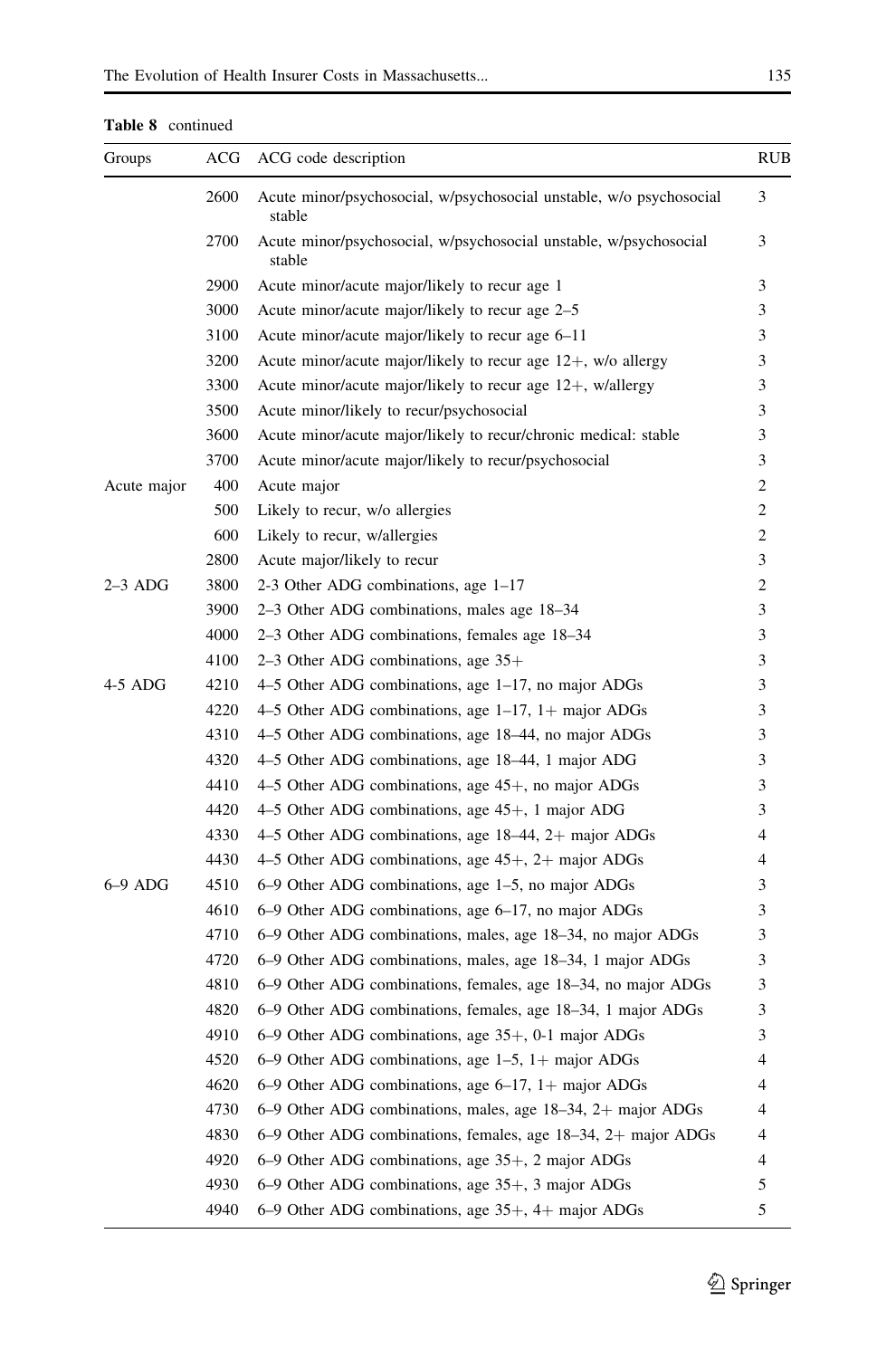| Groups       | ACG  | ACG code description                                           | <b>RUB</b>     |
|--------------|------|----------------------------------------------------------------|----------------|
| $10+$ ADG    | 5010 | $10+$ Other ADG combinations, age 1–17, no major ADGs          | 3              |
|              | 5020 | $10+$ Other ADG combinations, age $1-17$ , 1 major ADGs        | 4              |
|              | 5040 | $10+$ Other ADG combinations, age $18+$ , 0–1 major ADGs       | 4              |
|              | 5050 | 10+ Other ADG combinations, age 18+, 2 major ADGs              | 4              |
|              | 5030 | 10+ Other ADG combinations, age $1-17$ , $2+$ major ADGs       | 5              |
|              | 5060 | $10+$ Other ADG combinations, age $18+$ , 3 major ADGs         | 5              |
|              | 5070 | $10+$ Other ADG combinations, age $18+$ , 4+ major ADGs        | 5              |
| Pregnancy    | 1712 | Pregnancy, 0–1 ADGs, not delivered                             | $\overline{c}$ |
|              | 1722 | Pregnancy, 2–3 ADGs, no major ADGs, not delivered              | 3              |
|              | 1732 | Pregnancy, $2-3$ ADGs, $1+$ major ADGs, not delivered          | 3              |
|              | 1742 | Pregnancy, 4–5 ADGs, no major ADGs, not delivered              | 3              |
|              | 1752 | Pregnancy, $4-5$ ADGs, $1+$ major ADGs, not delivered          | 3              |
|              | 1762 | Pregnancy, 6+ ADGs, no major ADGs, not delivered               | 3              |
|              | 1711 | Pregnancy, 0–1 ADGs, delivered                                 | 4              |
|              | 1721 | Pregnancy, 2–3 ADGs, no major ADGs, delivered                  | 4              |
|              | 1731 | Pregnancy, $2-3$ ADGs, $1+$ major ADGs, delivered              | 4              |
|              | 1741 | Pregnancy, 4–5 ADGs, no major ADGs, delivered                  | 4              |
|              | 1751 | Pregnancy, $4-5$ ADGs, $1+$ major ADGs, delivered              | 4              |
|              | 1761 | Pregnancy, 6+ ADGs, no major ADGs, delivered                   | 4              |
|              | 1771 | Pregnancy, $6+$ ADGs, $1+$ major ADGs, delivered               | 4              |
|              | 1772 | Pregnancy, $6+$ ADGs, $1+$ major ADGs, not delivered           | 4              |
| Infants      | 5312 | Infants: 0–5 ADGs, no major ADGs, normal birth weight          | 3              |
|              | 5332 | Infants: $6+$ ADGs, no major ADGs, normal birth weight         | 3              |
|              | 5311 | Infants: 0–5 ADGs, no major ADGs, low birth weight             | 4              |
|              | 5322 | Infants: $0-5$ ADGs, $1+$ major ADGs, normal birth weight      | 4              |
|              | 5331 | Infants: $6+$ ADGs, no major ADGs, low birth weight            | 4              |
|              | 5342 | Infants: $6+$ ADGs, $1+$ major ADGs, normal birth weight       | 4              |
|              | 5321 | Infants: $0-5$ ADGs, $1+$ major ADGs, low birth weight         | 5              |
|              | 5341 | Infants: $6+$ ADGs, $1+$ major ADGs, low birth weight          | 5              |
| Psychosocial | 1300 | Psychosocial, w/o psychosocial unstable                        | $\overline{c}$ |
|              | 1400 | Psychosocial, w/psychosocial unstable, w/o psychosocial stable | 3              |
|              | 1500 | Psychosocial, w/psychosocial unstable, w/psychosocial stable   | 3              |
| Other        | 5200 | Non-users                                                      | 0              |
|              | 1100 | Eye and dental                                                 | 1              |
|              | 1600 | Preventive/administrative                                      | $\mathbf{1}$   |
|              | 5110 | No diagnosis or only unclassified diagnosis                    | $\mathbf{1}$   |